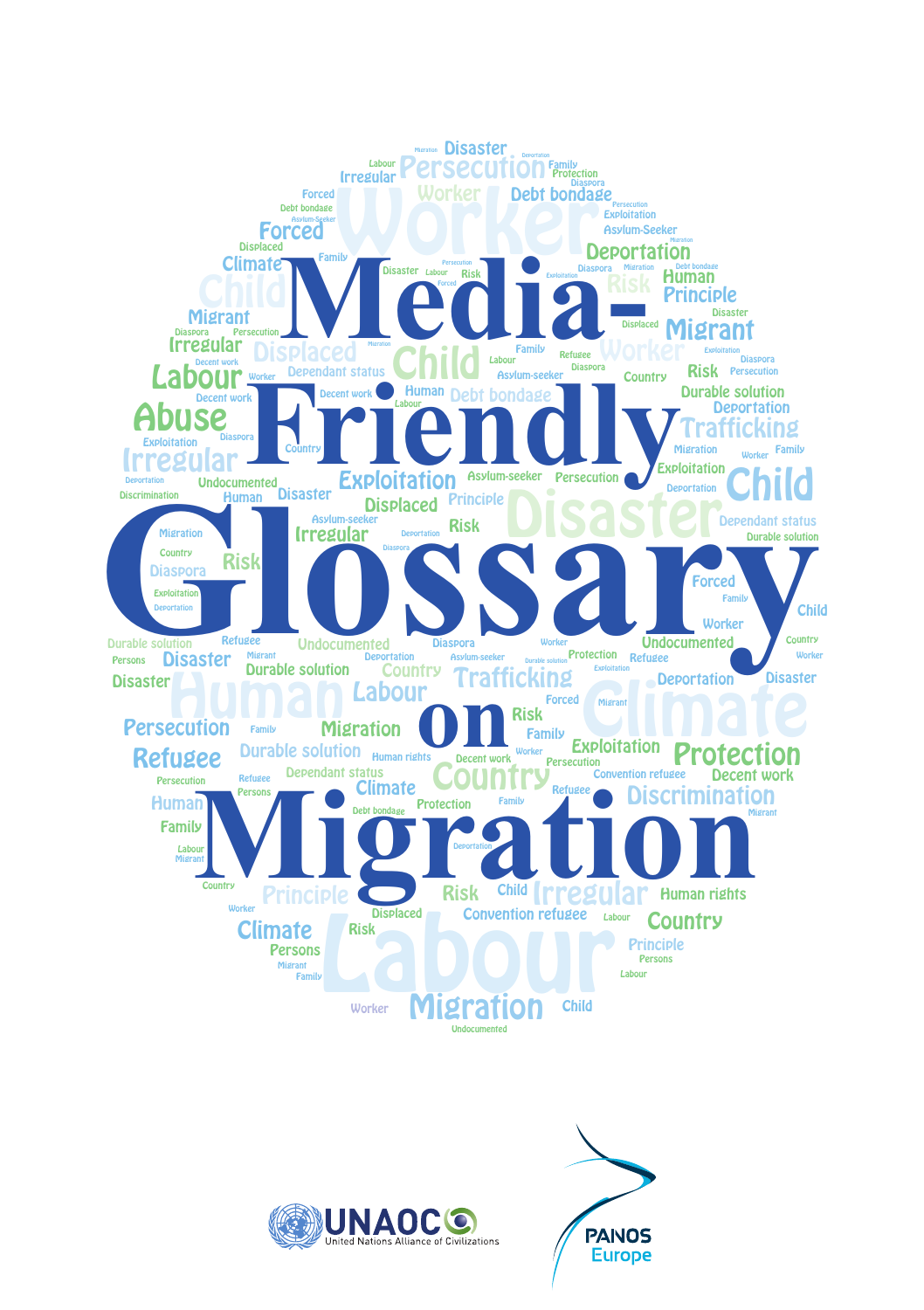#### **Thanks**

This Glossary is realized by the Panos Europe Institute with the collaboration of The United Alliance of Civilizations (UNAOC) & published with the support of Open Society Foundations

Glossary produced under the supervision of:

- Mr. Charles Autheman (charles.autheman@panoseurope.org),
- Ms. Nihal Saad (saadn@un.org)
- Ms. Meenakshi Dalal (dalalm@unops.org )

With the support of Ms. Nadine Mohamed & Ms. Hajer Skah

Designed by Ms. Nancy Cossin

Panos Europe Institute 52 La Canebière, F 13001 Marseilles, France **www.panoseurope.org**

United Nations Alliance of Civilizations (UNAOC) The Chrysler Building, 405 Lexington Av, fifth floor, New York 10174, USA **www.unaoc.org**

*2014\* All rights reserved. No part of this publication may be reproduced, stored in a retrieval system or transmitted in any form or by any means without the prior permission of the UNAOC or Panos Europe Institute.*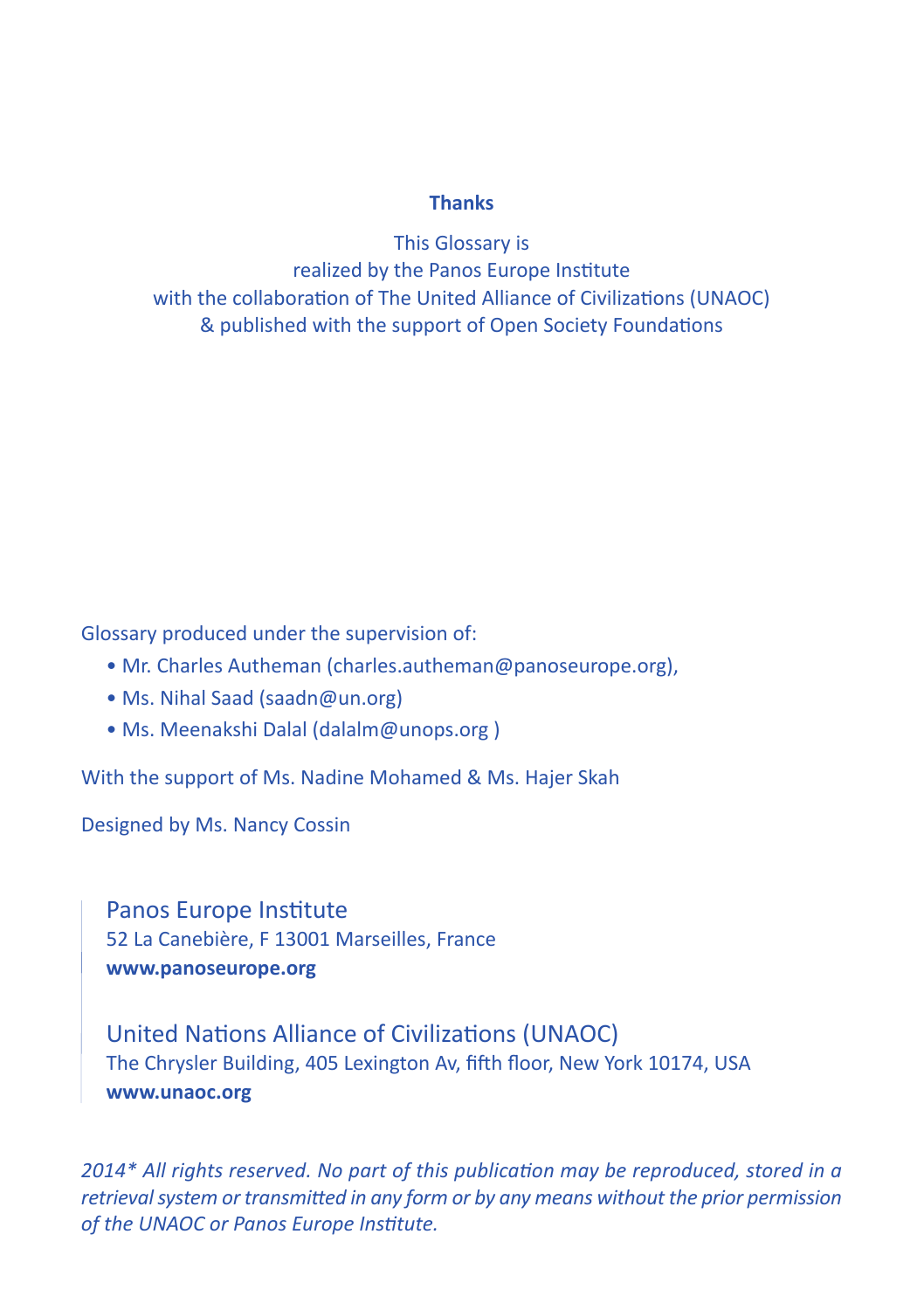# Foreword

- **•** H. E. Mr. Nassir Abdulaziz Al-Nasser**, High Representative, United Nations Alliance of Civilizations**
- **•** Mr. Pascal Berqué**, Director General, Panos Europe Institute**

In January 2013, a group of editors-in-chief from Africa, Asia and Europe gathered in Paris alongside civil society and international organisation representatives in a two-day seminar called: "Covering Migration: Challenges Met and Unmet". Organized by the United Nations Alliance of Civilizationsin partnership with the Global Editors' Network, the purpose of this seminar was to assess the quality of ongoing media production on migration and suggest feasible recommendations to improve it. The first recommendation, drafted and approved by the participants, wasto: "*Offer journalists a media-friendly glossary of termsin multiple languages to ensure specificity and accuracy in their word choice*". In May 2013, the United Nations Alliance of Civilizations with Club Suisse de la Presse held a second seminar in Berne following the same model. Again, the participating editors-in-chief, civil society and international organisation representatives called for the creation of a media-friendly glossary on migration.

The request for such a tool comes as an answer to two ongoing trends. On one side, the changing aspect of human migrations and of words used to characterize these movements. On the other hand, the pressure put on journalists – who don't always benefit from a specific training on migration – to report in print and audio-visual media with precision and appropriate terminology.

The work of the media greatly influences how the public views migrants and issues related to migration. Media have the power to create positive or negative perceptions; accurate or inaccurate perceptions. With that in mind, two of the United Nations Alliance of Civilizations' pillars are Media and Migration. Consistent work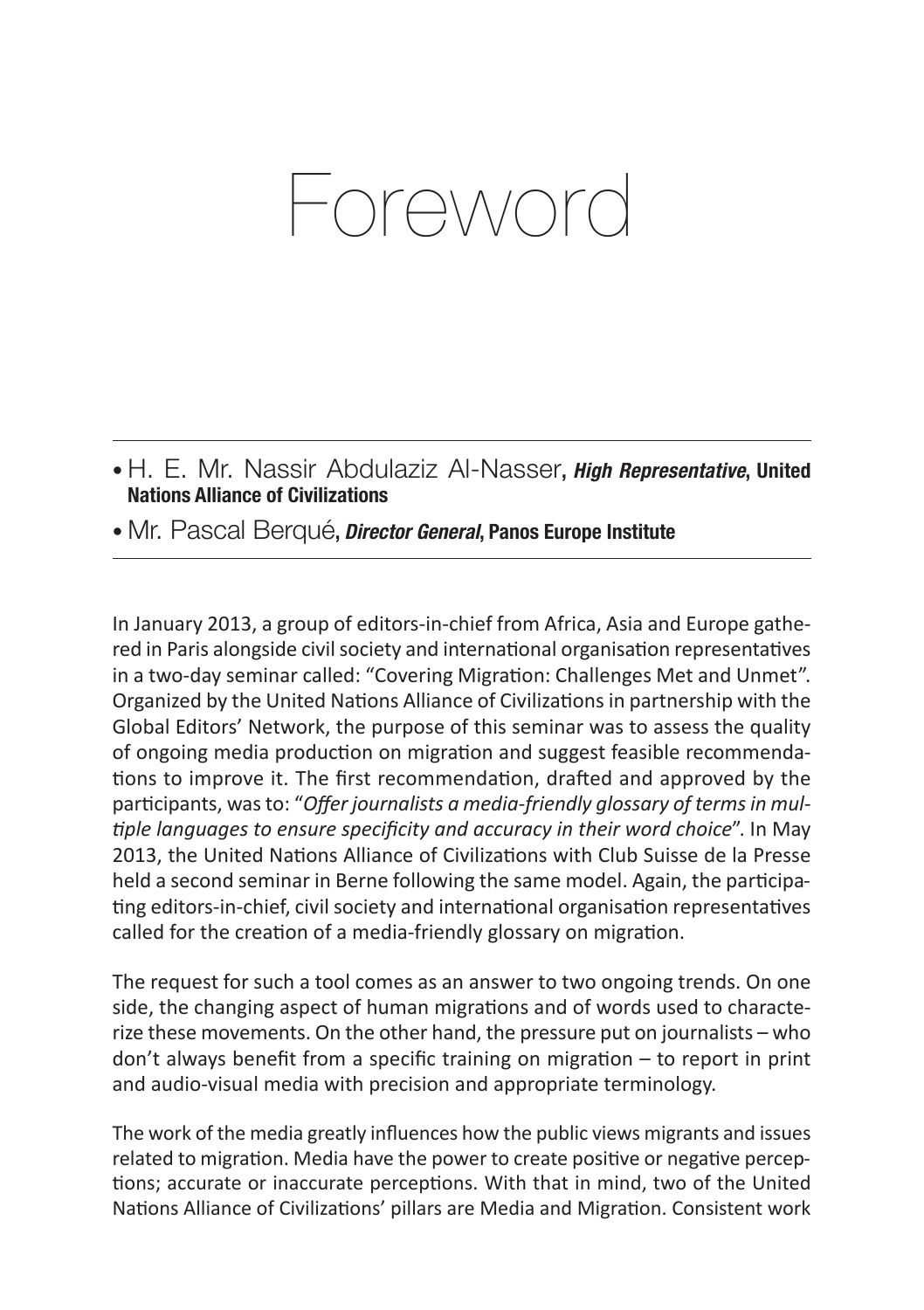in these two areas, like the Media-Friendly Glossary on Migration, help the organisation foster social inclusion and understanding, globally. Panos Europe Institute has a similar vision to create open, inclusive societies through helping the work of independent and mainstream media outlets.

In order to meet the expectations of the journalists to have both precise and media-friendly definitions of key migration concepts, the United Nations Alliance of Civilizations and the Panos Europe Institute, with the support of Open Society Foundations, have reached out to two ad hoc committees. A scientific committee composed of eight international and civil society organisations<sup>1</sup> working on different yet complementary aspects of migration. Individually, they each drafted a set of definitions relevant to their area of expertise which constitute the core of this glossary. An editorial committee, composed of four media professionals<sup>2</sup>, was asked to review and edit these definitions.

Drafting a glossary on migration-related termsis, by definition, an ongoing process. Considering the diversity of definitions and the lack of consensus on certain terms, it is also an imperfect process. Bearing in mind that the purpose of this tool is not to give rigid definitions of evolving concepts, we do hope that it will prove convenient for journalists as well as students, civil society organizations and any person interested in human migrations.

<sup>1.</sup> Internal Displacement Monitoring Centre (IDMC), International Federation of Red Cross and Red Crescent Societies (IFRC), International Labour Organization (ILO), International Organization for Migration (IOM), Office of the United Nations High Commissioner for Human Rights(OHCHR), Platform for International Cooperation on Undocumented Migrants(PICUM), Terre des Hommes (TDH), United Nations High Commissioner for Refugees (UNHCR).

<sup>2.</sup> Mr. Yasir Mirza (The Guardian), Ms. Mirta Ojito (Columbia University Graduate School of Journalism), Ms. Susan Sachs(The Globe and Mail), Ms. Kathryn Wicks(Sydney Morning Herald).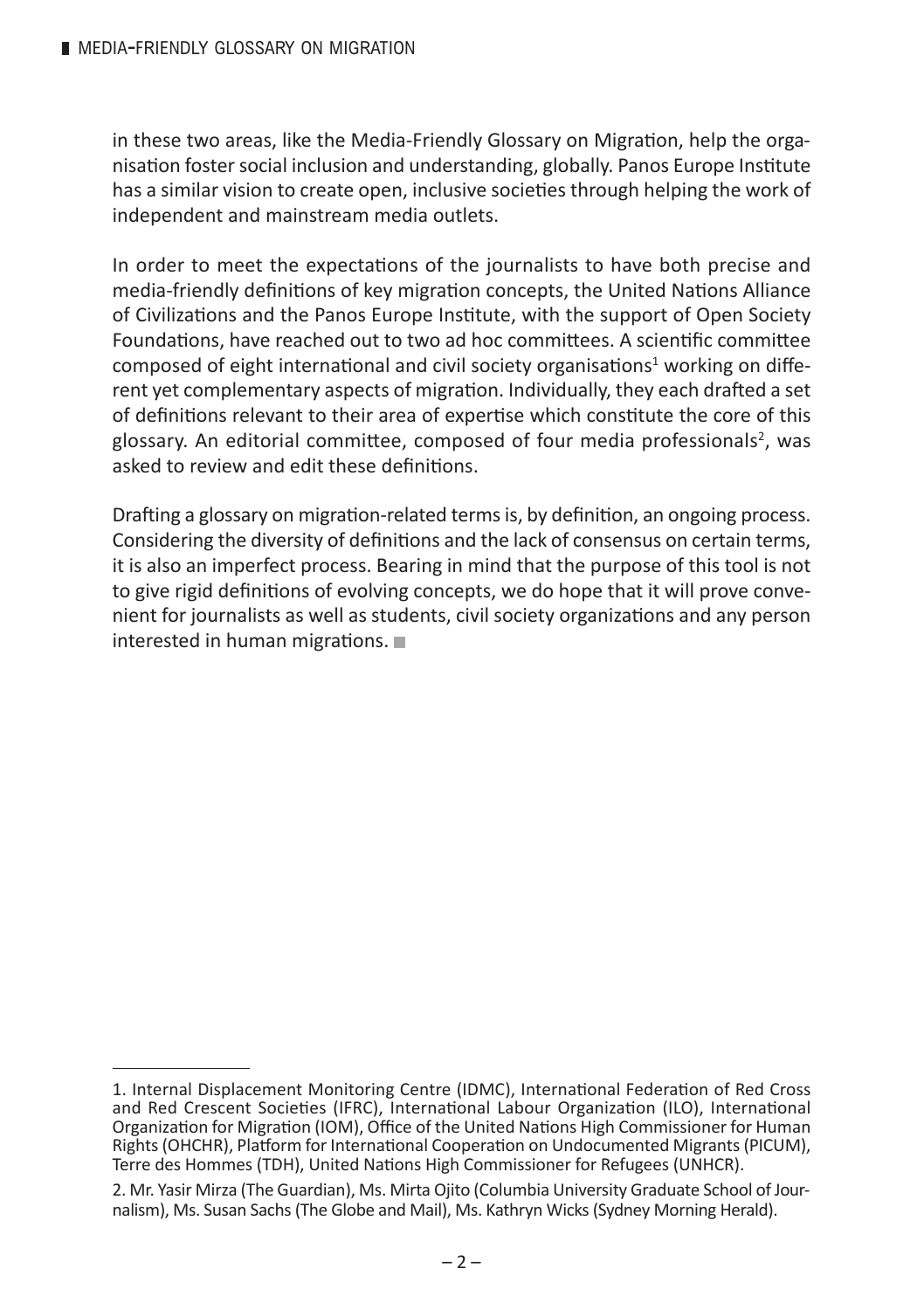# **•** Debora Guidetti**, Program Manager, Open Society Initiative for Europe**

The Open Society Foundations (OSF) work in over 100 countries, to build vibrant and tolerant societies whose governments are accountable and open to the participation of all people. OSF places a high priority on protecting and improving the lives of people in marginalized communities. The Open Society Initiative for Europe (OSIFE) supports civil society organisations that promote respect for the rule of law, human rights, diversity and minority rights and democratic participation across the member-states of the European Union.

The Fund to Counter Xenophobia is a grant making program of OSIFE. The fund supports civil society organisations that promote policies and practices to combat discrimination and counter xenophobic attitudes and behaviour. The fund supports activities that tackle both the causes and manifestations of xenophobia and its long term goal is to (re)gain a social and cultural consensus in which xenophobic views and practices are considered unacceptable.

Settled migrants and newcomers to European societies, including undocumented migrants and asylum-seekers, face a range of challenges to integration. These include discrimination, restrictions on asylum claims, poor living standards or abusive conditions while in detention and restrictions on access to basic services. Public debate in Europe has come to portray migration in such a negative light that there is now significant public support for, or tolerance of, these policies and practices.

Words frame our perceptions of and understanding of the world. If one would paraphrase George Lakoff and ask the reader to think of an "illegal migrant", it is likely that a particular (and for many people a negative) image is brought to mind, since thisis a familiar frame that appearsin the media and public debate. However, what of an undocumented migrant or an irregular expatriate? In the last case, one might be puzzled and unsure of what image this evokes. A glossary is a critical and delicate endeavour as terms shape our way of thinking and interpreting reality. In Italy, for instance, an apparently neutral word, "extra-communitarian" has assumed derogatory connotations. While the term originally refers to the old European Economic Community it is now a nearly insulting term referring to non-westerners from countries perceived as non-developed.

The migration debate has been the victim of too many racialized, biased or ideological influences, which have often brought our understanding further from the "truth" and some sort of objectivity, but also from a reasonable understanding of what could be a fair and workable approach. Fears, prejudices and false assumptions have come to taint simple words with their biased connotations.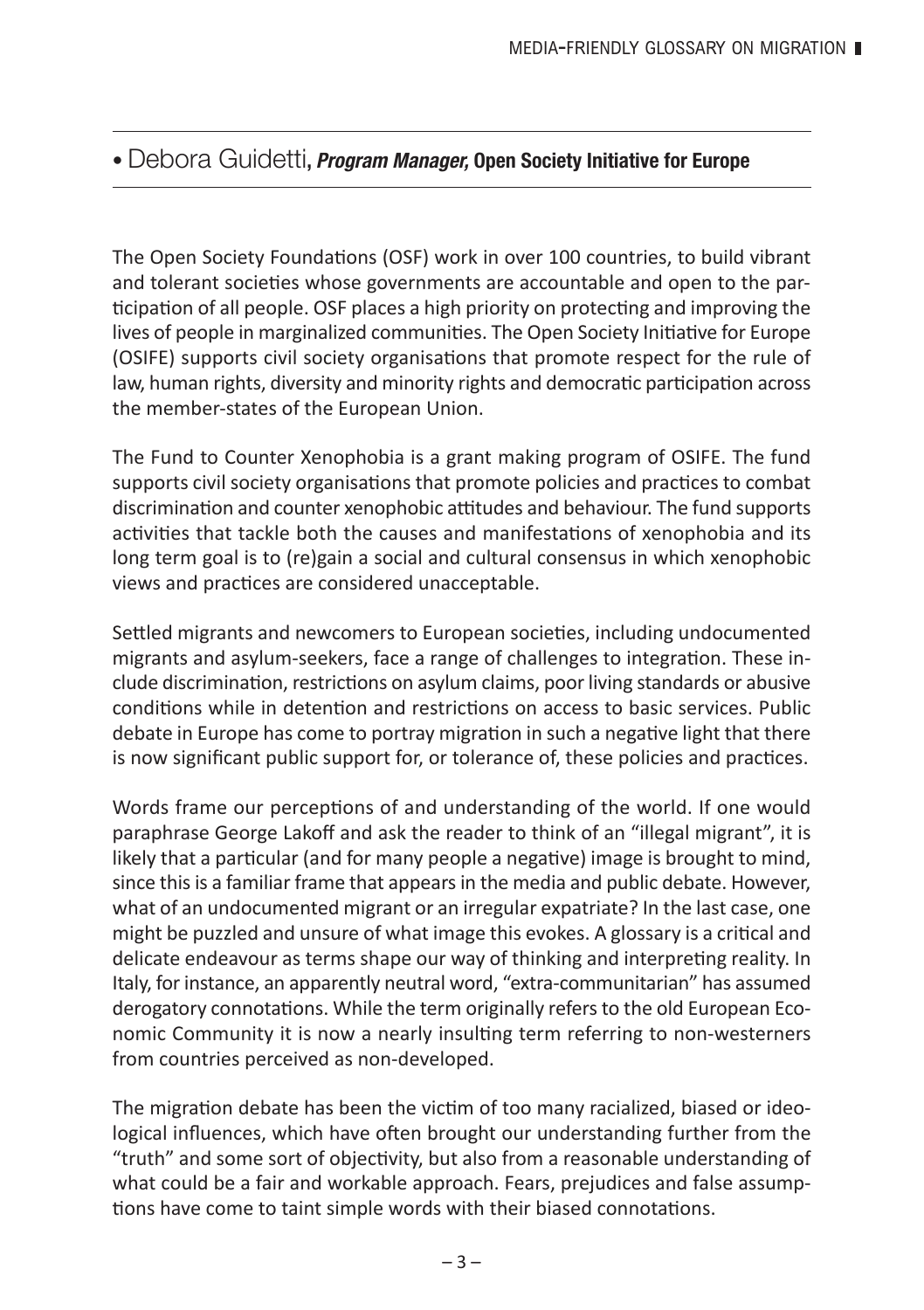For this reason OSF considered the initiative of Panos Europe Institute and the United Nations Alliance of Civilizations a worthy endeavour. The project encourages journalists to interrogate themselves and ensure a sense of responsibility in relation to the terms chosen to describe the migratory phenomenon and their implications with regard to the "do no harm" imperative. This makes it more difficult to say "I'm just using the term which is commonly used" as if words are neutral. Journalists have a significant responsibility, they allow us to make sense of reality, and guide us through often overwhelming flows of contemporary information. They need specific tools, such as this glossary, to support their independence, fulfil their mission to depict the world to the best of their knowledge, and look for the truth as a public service towards the common good.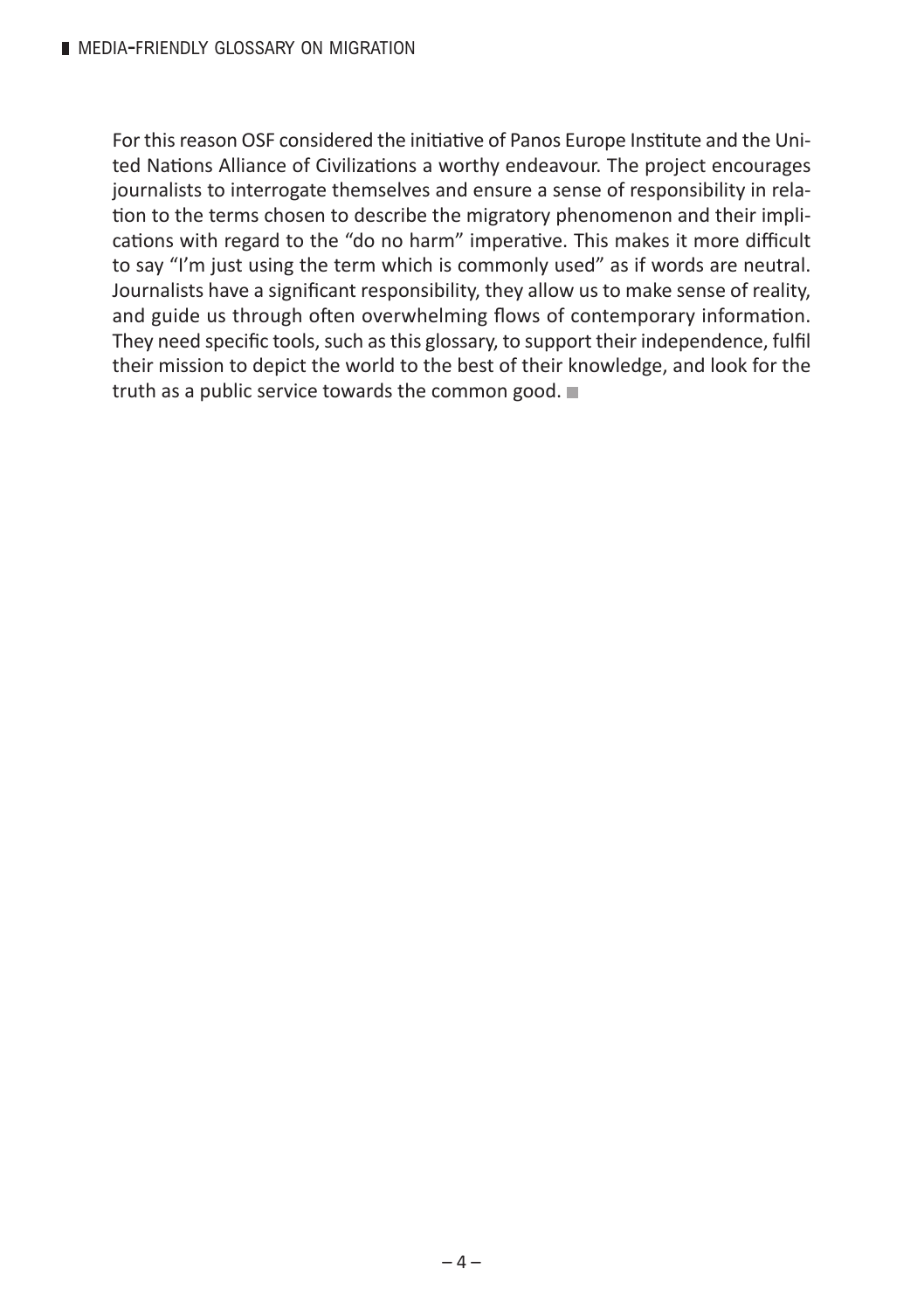

#### **Agents of persecution**

Agents of persecution are the people or entities who persecute. Persecution $1$  is often related to action taken by the authorities of a country. It may also emanate from sections of the population that do not respect the laws of the country. Serious discriminatory or other offensive acts committed by the local populace, can also be considered as persecution if these acts are knowingly tolerated by the authorities, or if the authorities do not offer effective protection.

#### **Asylum**

Asylum is the granting, by a state, of protection on its territory to persons from another state who are fleeing persecution or serious danger. Asylum encompasses a variety of elements, including non-refoulement, permission to remain on the territory of the asylum country, and humane standards of treatment.

#### **Asylum-seeker**

An asylum-seeker is an individual who has crossed an international border and is seeking international protection. In countries with individualized procedures, an asylum-seeker is someone whose claim for asylum has not yet been finally decided on by the country in which he orshe hassubmitted it. Not every asylum-seeker will ultimately be recognized as a refugee, but every refugee isinitially an asylum-seeker.

#### **Best interests of the child**

*"In all actions concerning children, whether undertaken by public or private social welfare institutions, courts of law, administrative authorities or legislative bodies, the best interests of the child shall be a primary consideration."*

United Nations Convention on the Rights of the Child, 1989, Art. 3

This meansthat governmental bodies, NGOs and other actors concerned, including in certain cases, the media, should place the most importance on the needs of the child when taking actions concerning a child, or making decisions affecting him/her. This does not mean that other considerations cannot be taken into account, but they should not prevail over the interests of the child. It can also sometimes appear that the rights and interests of the child are contradictory. In such cases, it is necessary to balance these competing demands so that the decisions made support the most positive outcome for the child.

<sup>1.</sup> Troughout the glossary, different words inside the definitions are underlined. Every word is also defined within the glossary.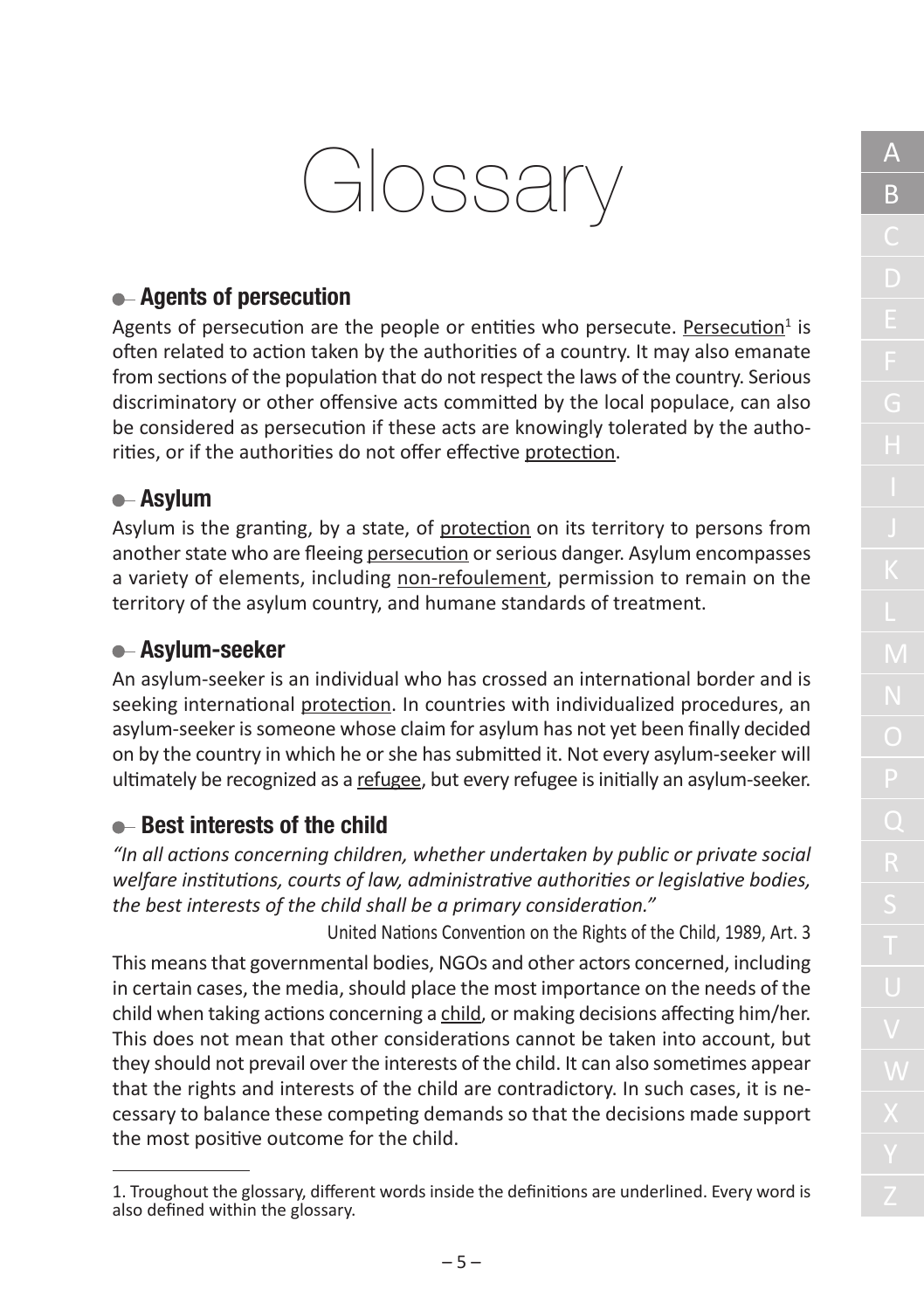#### **Cessation clauses**

Cessation clauses are legal provisions that set out the conditions under which refugee status comes to an end because it is no longer needed or justified. Cessation clauses are found in Article 1C of the 1951 Convention relating to the Status of Refugees.

# **Child**

A child is generally a person under the age of  $18<sup>2</sup>$ , unless the laws of a particular country set a different (for example younger) legal age for adulthood.

#### **Child abuse**

Child abuse consists of any act or omission that may be deliberate or accidental resulting in or likely to result in significant harm to a child's well-being and development. There are four main categories of child abuse: physical, sexual and emotional (sometimes called psychological) abuse and neglect. "Violence" is often used as substitute for the word "abuse". Trafficking and exploitation are manifestations of abuse.

#### **Child-friendly procedures and approaches**

Child-friendly procedures and approaches are ways of working and procedures that ensure that services are provided in a manner that fulfils the rights of the child, taking into account his age and development.

# **Child trafficking**

Child trafficking is the recruitment, transportation, transfer, harbouring or receipt of a child for the purpose of exploitation, which includes sexual exploitation, forced labour or services, slavery or practices similar to slavery, servitude or the removal of organs.

Child trafficking slightly differs from adult trafficking as elements included in the definition of the act for adults (use of force, coercion, etc.) are not required in the case of children.

#### **Child vs minor**

In a climate where migrants are dehumanized, referring to children as "minors" rather than as "children" has potentially negative connotations and risks their exclusion from the child rights/child protection frameworks.

#### **Children remaining behind**

Many parents have no choice but to leave their children when they migrate, and where regular channels for children to join parents later are limited. Nonetheless,

<sup>2.</sup> The Committee on the Rights of the Child has encouraged states to review the age of majority if it set below <sup>18</sup> and to increase the level of protection for all children under 18.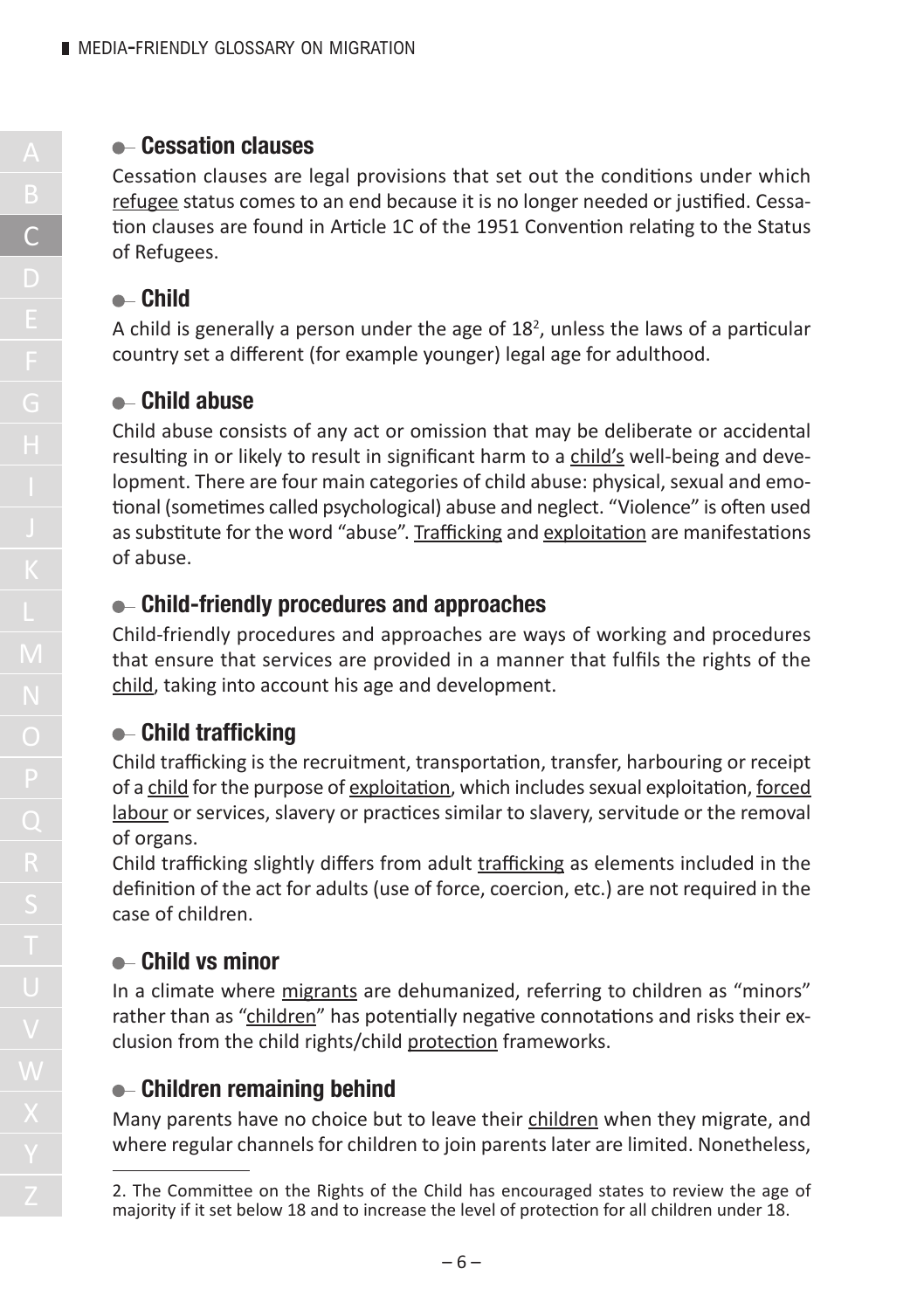many parents make the difficult decision to migrate, to secure a better life for their children. To draw attention to these structural challenges, the situation should be explained, when possible.

#### **Children in an irregular migration situation**

Children in an irregular migration situation are children whose own migration or residence status is irregular; they are also termed "undocumented" children. Children whose own status is regular but whose parent(s) or caregiver(s) are undocumented are often affected by the irregular migration status of their parent(s) or caregiver(s).

#### **Children in the context of migration**

"Children in the context of migration" or "children affected by migration" are inclusive terms that capture all children whose lives are affected by migration. For analytical, legal or administrative purposes, children are often treated according to various categories such as undocumented, unaccompanied, asylum-seeker, trafficked or remaining behind. However, children affected by migration may transition between various categories within the course of their childhood. Initiatives based on categorization can result in discrimination. Therefore, more inclusive terminology can be at times useful, to foster the comprehensive approach required by the United Nations Convention on the Rights of the Child (CRC). The Committee on the Rights of the Child also uses "children in the context of migration". By the same token, it isimportant that use of more inclusive terminology should not obscure the particular needs and vulnerabilities of specific groups of children (including asylum-seeking, refugee, stateless and trafficked children) or the international legal frameworks in place for their protection.

Another term used is "children on the move". This term is however narrower than children affected by migration as it does not cover the children remaining behind. Children affected by migration can also include migrant children who are not on the move but have lived many years, or have even been born, in a destination country and consider it their home. This terminology has important consequences as policies for children temporarily in or moving through a country are different to those for children who have been residing in a country for their formative years, and may have the right to remain there, even if their residence is irregular.

#### **Climate**

"*Climate in a narrow sense is usually defined as the average weather […] over a period of time ranging from monthsto thousands or millions of years. The classical period for averaging these variables is 30 years, as defined by the World Meteorological Organization.*"

Intergovernmental Panel on Climate Change, 2012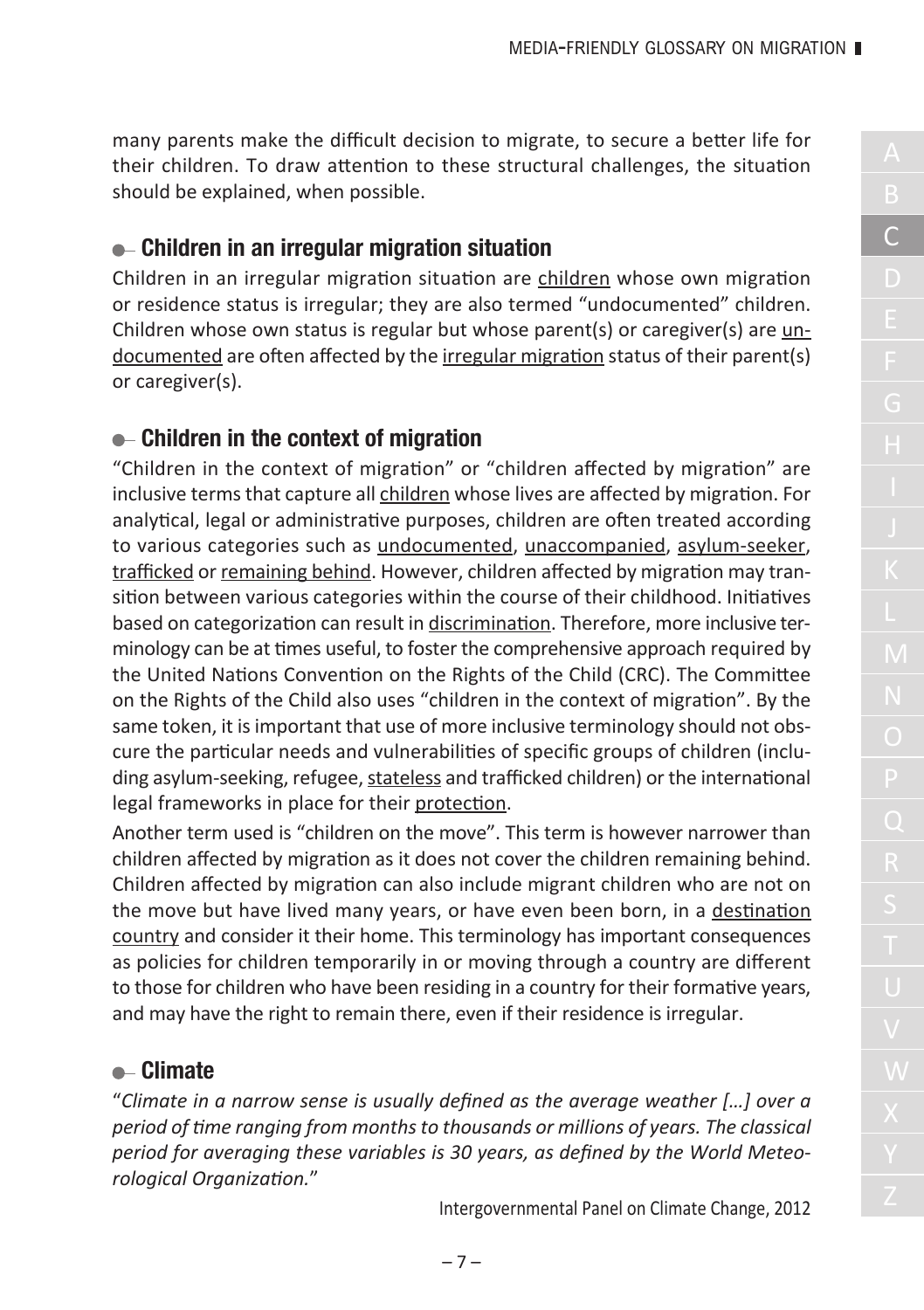#### **Climate change**

"*Climate change refersto a change in the state of the climate that can be identified (e.g. by using statistical tests) by changes in the mean and/or the variability of its properties and that persists for an extended period, typically decades or longer.*" Intergovernmental Panel on Climate Change, 2012

Climate change is commonly referred to as shorthand for anthropogenic (i.e. manmade) climate change. Climate change should be distinguished from climate variability.

#### **Climate Change Adaptation (also referred to as CCA or "Adaptation")**

"*In human systems, the process of adjustment to actual or expected* climate change *and its effects, in order to moderate harm or exploit beneficial opportunities. In naturalsystems, the process of adjustment to actual* climate *and its effects; human intervention may facilitate adjustment to expected climate.*"

Intergovernmental Panel on Climate Change, 2012

The concept of adaptation also applies to non-climatic factors such as soil erosion or surface subsidence. Adaptation can occur autonomously (e.g. through market changes) or as a result of intentional adaptation policies and plans. In the context of adaptation, migration is regarded as both an adaptation strategy and a symptom of ineffective adaptation strategies, depending on the context. Displacement, however, is more often regarded as a symptom of ineffective adaptation.

#### **Climate variability**

"*Climate variability refersto variationsin the mean state and otherstatistics(such as standard deviations, the occurrence of extremes, etc.) of the* climate *at all spatial and temporal scales beyond that of individual weather events. Variability may be due to natural internal processes within the climate system (internal variability), or to variations in natural or anthropogenic (i.e. man-made) external forcing (external variability).*"

Intergovernmental Panel on Climate Change, 2012

Variability is part a climate system and is responsible for droughts, floods, storms and other phenomena that occur over relatively shorter time periods. Climate change can impact climate variability, for example, by causing droughts or storms to occur more or less frequently.

#### **Collective bargaining**

Collective bargaining covers all negotiations which take place between an employer, a group of employers or one or more employers' organisations, on one side, and one or more workers' organisations, on the other. Such negotiations may:

- (a) determine working conditions and terms of employment; and/or
- (b) regulate relations between employers and workers; and/or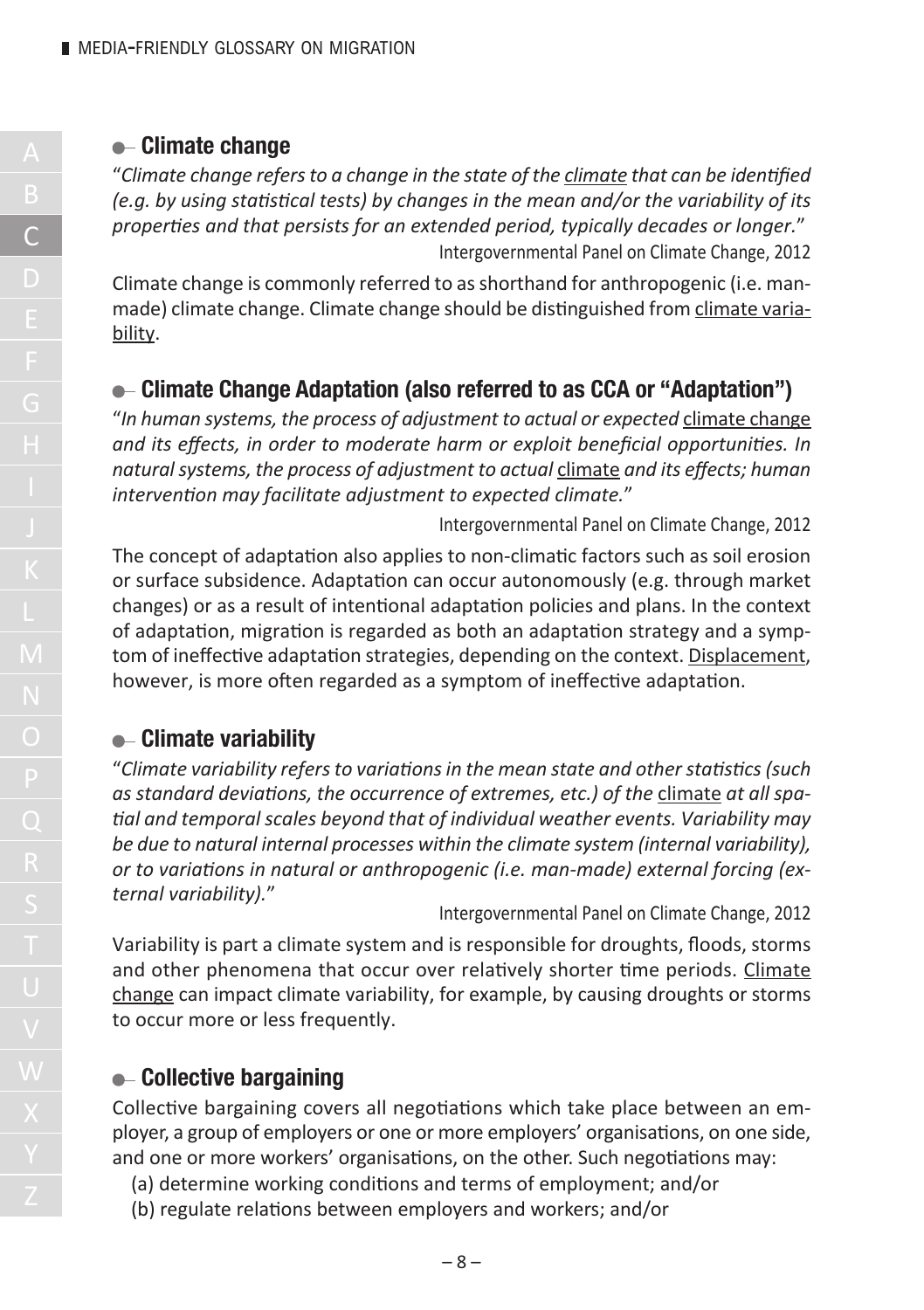(c) regulate relations between employers or their organisations and a workers' organisation or organisations<sup>3</sup>.

Migrant workers have a human right to organise. International labour standards help protect collective bargaining by discouraging countries from violating workers' rights to associate and collectively bargain<sup>4</sup>.

#### **Convention refugee**

A convention refugee is a person recognized as a refugee by states under the criteria in Article 1A of the 1951 Convention relating to the Status of Refugees, and entitled to various rights under that Convention.

#### **Country of destination**

Either "country of destination", or "destination country", is the most neutral and accurate term to refer to the country in which a person intends to conclude their journey.

These are preferable to "host country" which connotes that migrants are merely guests and that their stay is dependent on the invitation and at the expense of hosts. "Host country" also feeds the perception that migrants take advantage of benefits and services, but do not make contributions. To ensure that discussion of migration is consistent with human rights, it is essential to recognize that benefits, like social security, and services, like education, health care or shelter, are a right, and not simply a good-will gesture. Migrants are not passive recipients of hospitality and their stay is rarely temporary and non-contributing. Moreover, the response of the receiving or destination country may not be at all hospitable but instead may verge on the hostile and restrictive.

In the context of internally displaced persons(IDPs) the term "place of destination" should be used. In the context of refugees the term "country of refuge" can be used.

#### **Country of origin**

Country of origin" is a neutral and accurate term to refer to the country from where a migrant, asylum-seeker or refugee originated. It is preferable to "sending country" or "home country".

"Sending country" carriesthe connotation that the state would take an active part in making workers leave the country to find employment and residence abroad.

"Home" carries certain connotations: it is a place where one lives and a place that creates a feeling of belonging. For many migrants, home istheir place of residence in the destination country; they may no longer have a physical residence, family or social unit in their country of origin. The term "home country" discounts the experience of migrants who migrated when they were very young and therefore

<sup>3.</sup> ILO Collective Bargaining Convention, 1981 (No. 154).

<sup>4.</sup> ILO Freedom of Association and Protection of the Right to Organise Convention, 1948 (No. 87).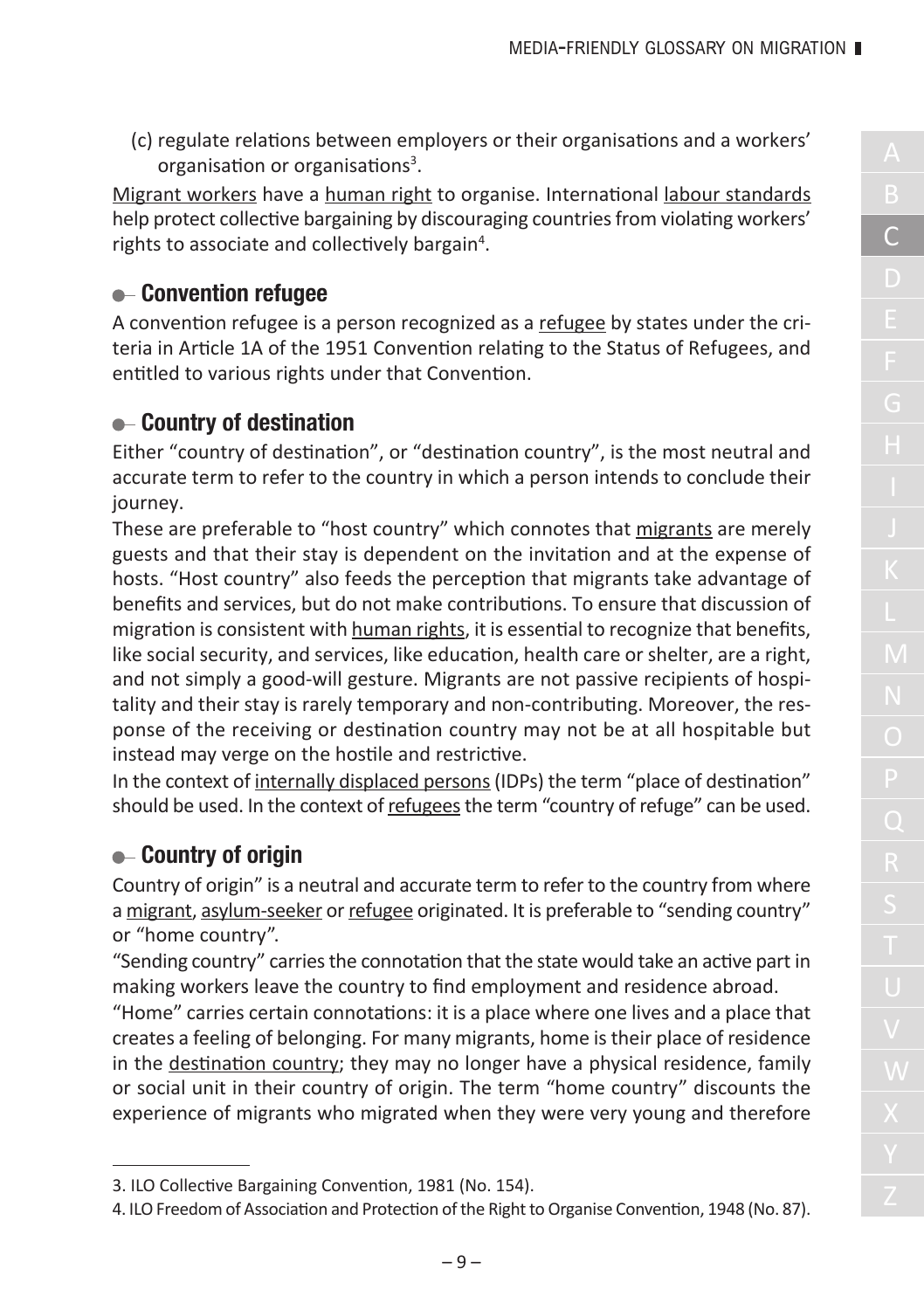have little or no memory of their country of origin, itslanguage, etc. It is also based on the misconception that all migrants and refugees could eventually go "home" regardless of how long they have stayed, how well they have integrated or conditions in the country of origin. It can fuel racist and anti-migrant '"go back home" campaigns that are often waged against second generation migrants – even when they may never have set foot in the country where their parents were born. Moreover, the term "home country" undermines effortsto integrate migrants and implies the highly damaging assertion that migrants could not, or should not, feel a sense of belonging in the country to which they have migrated.

In the context of internally displaced persons (IDPs) the term "place of habitual residence" should be used.

#### **Debt bondage**

Debt bondage is the situation that arises when a person pledges their own personalservices, or the services of a person under their control, as a method to secure a debt, and when the value of those services pledged (as reasonably assessed) is either not applied towards the liquidation of the debt or the length and nature of those services are not respectively limited and defined<sup>5</sup>.

The borrower therefore finds himself/herself in a situation where in spite of all of their efforts, the debt cannot be wiped out. Debt bondage creates a vulnerability for abuse, for example: deception about the nature and conditions of work, retention of passports, deposits and illegal wage deductions, extortionate recruitment fees, threats to workers who want to leave their employers, and, in some instances, physical violence.

#### **Decent work**

Decent work sums up the aspirations of people in their working lives. It involves opportunities for work that is productive and delivers a fair income, security in the workplace and social protection for families, better prospects for personal development and social integration, freedom for people to express their concerns, organise and participate in the decisions that affect their lives and equality of opportunity and treatment for all women and men. "Decent work" is a key element to achieving a fair globalisation and poverty reduction. To achieve "decent work" requires job creation, rights at work, social protection and social dialogue, with gender equality as a crosscutting objective<sup>6</sup>.

#### **Dependent status**

Dependent status is a status of reliance upon an employer, partner or family member for the purposes of migration or family reunification (among others). Certain

<sup>5.</sup> Art. 1, UN Supplementary Convention on the Abolition of Slavery, the Slave Trade, and Institutions and Practices Similar to Slavery, 1956.

<sup>6.</sup> International Labour Organization Declaration on Social Justice for a Fair Globalization, International Labour Conference, 97<sup>th</sup> Session, Geneva, 10 June 2008.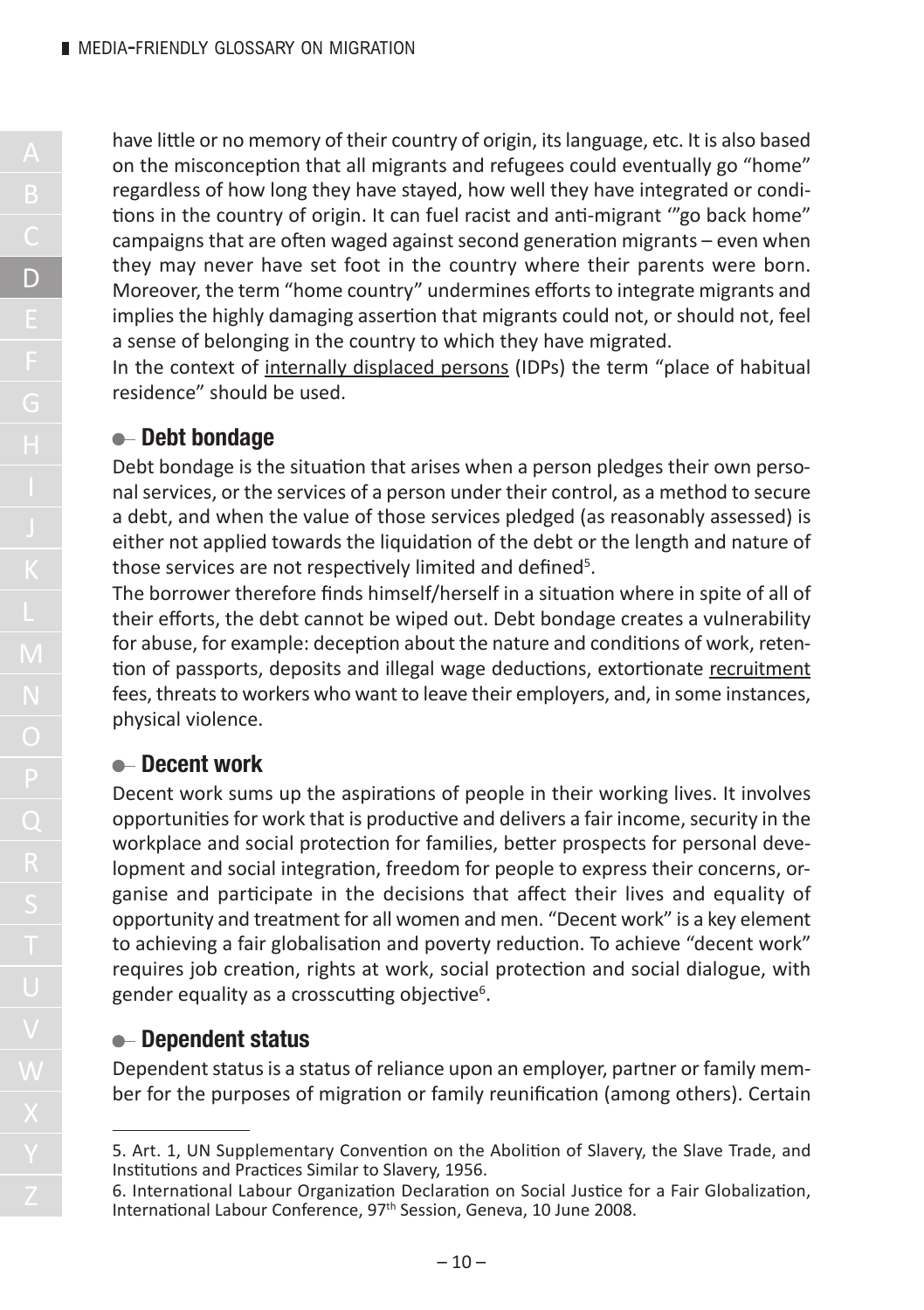channels for regular migration, often for low-wage labour and family reunification, impose conditions that make the migrant's residence status dependent on an employer, partner, or family member.

#### **Deportation**

Deportation is the act of expelling or removing a foreigner from a country, either to the country of origin or to a third country. It can be the outcome of immigration enforcement. In refugee law, deportation of refugees and asylum-seekers to a place where their lives or freedom would be threatened isreferred to as*refoulement*: the principle of *non-refoulement* is a key principle of international customary law. According to human rights, refugee law and international humanitarian law, no deportation should take place where it will likely result in violations of the deportee's human rights, persecution or where an asylum-seeker would not receive the protection owed by the destination country. This includes where there is a risk that a person will be returned or transferred by the third country to another country where there is a risk of persecution ("onward" or "chain" *refoulement*).

Therefore, migrants should always have access to legal representation and opportunities to appeal their deportation with suspensive effect. However, these procedural safeguards are not always guaranteed. In some cases, migrants are deported by force, or other forms of coercion, which can lead to physical injuries, trauma or even death. The term "forced return" is applicable, but can imply the person has been "returned to where they belong", by using force, even if using force is far from being the case.

The term "voluntary return" is sometimes used when people comply with deportation orders without force, or accept "assisted voluntary return" (AVR) programmes that offer migrants or asylum-seekers in the process of asylum mechanisms, return, reintegration or cash support to return to their countries of origin. However, the "voluntary" nature of such returns is highly questionable as there may be no real alternative for migrants, other than deportation by force. Even where forced return is not threatened, the prospect of, for instance, lengthy immigration detention may call into question the "voluntariness" of some returns.

The term "voluntary repatriation" is distinct from voluntary return or AVR and refers to the voluntary repatriation of refugees to countries of origin as one of the three durable solutions for refugees. The necessity of ascertaining the "voluntary" nature of the return is critical to the process.

#### **Diaspora**

Diasporas are broadly defined as individuals and members of networks, associations and communities who have left their country of origin but maintain links with their countries of origin. This concept covers more settled expatriate communities, migrant workers temporarily based abroad, expatriates with the citizenship of the receiving or destination country, dual citizens, and second-/third-generation migrants. It refers to a people or an ethnic population that leave their traditional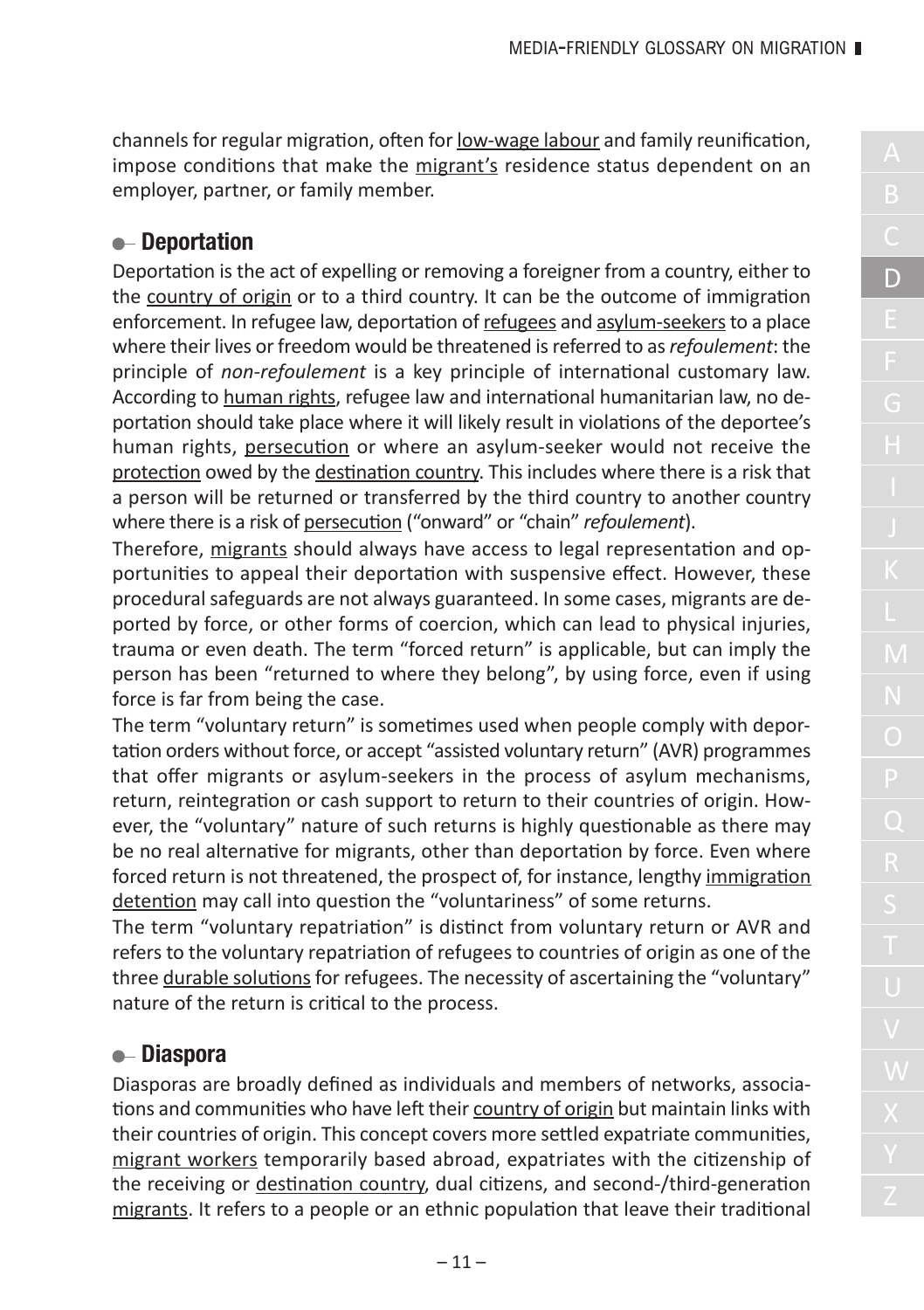ethnic homelands, or countries of origin, and are dispersed throughout other parts of the world<sup>7</sup>.

#### **Disaster**

"*A serious disruption of the functioning of a community or a society involving widespread human, material, economic or environmental losses and impacts, which exceeds the ability of the affected community or society to cope using its own resources.*" United Nations International Strategy for Disaster Reduction, <sup>2009</sup>

Disasters are often described as a result of the combination of the exposure to a hazard; the conditions of vulnerability that are present; and insufficient capacity or measuresto reduce or cope with the potential negative consequences. Disaster impacts may include loss of life, injury, damage to property, destruction of assets, displacement and other outcomes.

#### **Disaster induced displacement**

Disaster induced displacement is displacement resulting from the threat and/ or impact of disasters. This commonly assumes reference to disasters related to natural hazards beyond events or processes. The non-voluntary nature of the movement is central to the definition of displacement. It includes people forced from their homes and people evacuated in order to avoid the effects emanating from the threat of disaster.

It is widely agreed that the vast majority of people displaced by disasters are internally displaced. A smaller number of people are displaced across borders. Where this cross-border movement is linked to weather or climate related events such as floods and storms, the term "climate refugee" has often been applied incorrectly. There is no legal framework and a serious legal gap exists with regard to disaster-induced cross border movements.

Incorrect terms used to describe disaster induced displacement include "climatechange induced displacement", "displacement as a consequence of climate change" or "natural disaster displacement". In terms of climate change, these phrases are incorrect as we cannot yet attribute this displacement to climate change. However, the Intergovernmental Panel on Climate Change (IPCC) hassuggested that there is good reason to believe that the frequency and magnitude of these disasters may increase in the future due to human-induced climate change combined with socio-economic and demographic trends. In terms of natural disaster induced displacement, it is important to note that it is not necessarily the natural "event" or hazard – the flood, storm or earthquake – that causes the displacement, but, instead, the disaster that stems from the event. For example, a weak existing infrastructure unable to withstand such hazards could result in disaster induced displacement for some people.

<sup>7.</sup> International Organization for Migration, International Migration Law.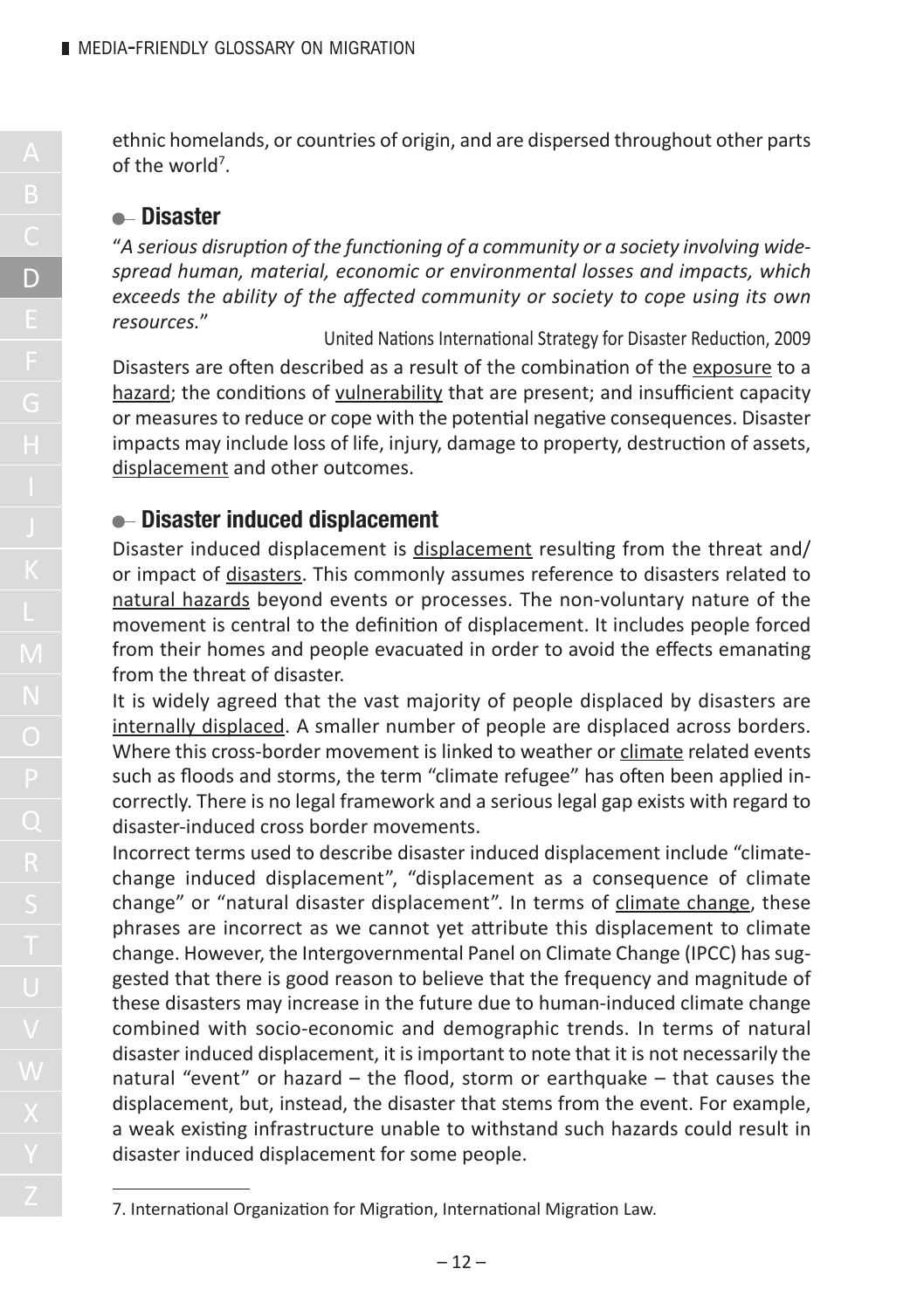#### **Disaster risk**

Disaster risk is the likelihood of a disaster occurring in a given place over a given period of time<sup>8</sup>. Disaster risk is often defined using the formula: Disaster risk = Hazard x Exposure x Vulnerability. This definition of disaster risk reflects the concept of disasters as the outcome of continuously present conditions of risk.

# **Disaster Risk Reduction (DRR)**

*"The concept and practice of reducing disaster risks through systematic efforts to analyse and manage the causal factors of disasters, including through reduced exposure to hazards, lessened vulnerability of people and property, wise management of land and the environment, and improved preparedness for adverse events."* United Nations International Strategy for Disaster Reduction, <sup>2009</sup>

Disaster risk reduction denotes both: a) a policy objective and b) the measures employed to achieve this objective.

# **Discrimination**

The United Nations Committee on the Elimination of Racial Discrimination (CERD), in its General Recommendation No. 20, said that differences in treatment based on citizenship or migration status constitute discrimination if the criteria for different treatment, when judged in the light of the objectives and purposes of the Convention on the Elimination of All Forms of Racial Discrimination, are not applied in pursuit of a legitimate aim or are not proportional to its achievement.

# **Displaced populations**

Displaced populations are groups or individual people who leave their places of habitual residence, usually due to a sudden impact (or threat thereof), such as an earthquake, flood or conflict, as a coping mechanism and with the intent to return. Displacement can be within a country or across international borders.

# **Domestic worker**

A domestic worker is an individual who is paid to perform domestic duties such as cleaning, cooking and looking after children or elderly people in the home. This individual often lives and works at the employer's residence. The gender neutral term "domestic worker" is preferred to "domestic helper" or "maid" because it underscores that this individual is a worker with labour rights.

Article 1 of the ILO Domestic Workers Convention, 2011 (No. 189):

(a) the term domestic work means work performed in or for a household or households;

<sup>8.</sup> United Nations International Strategy for Disaster Reduction, 2009.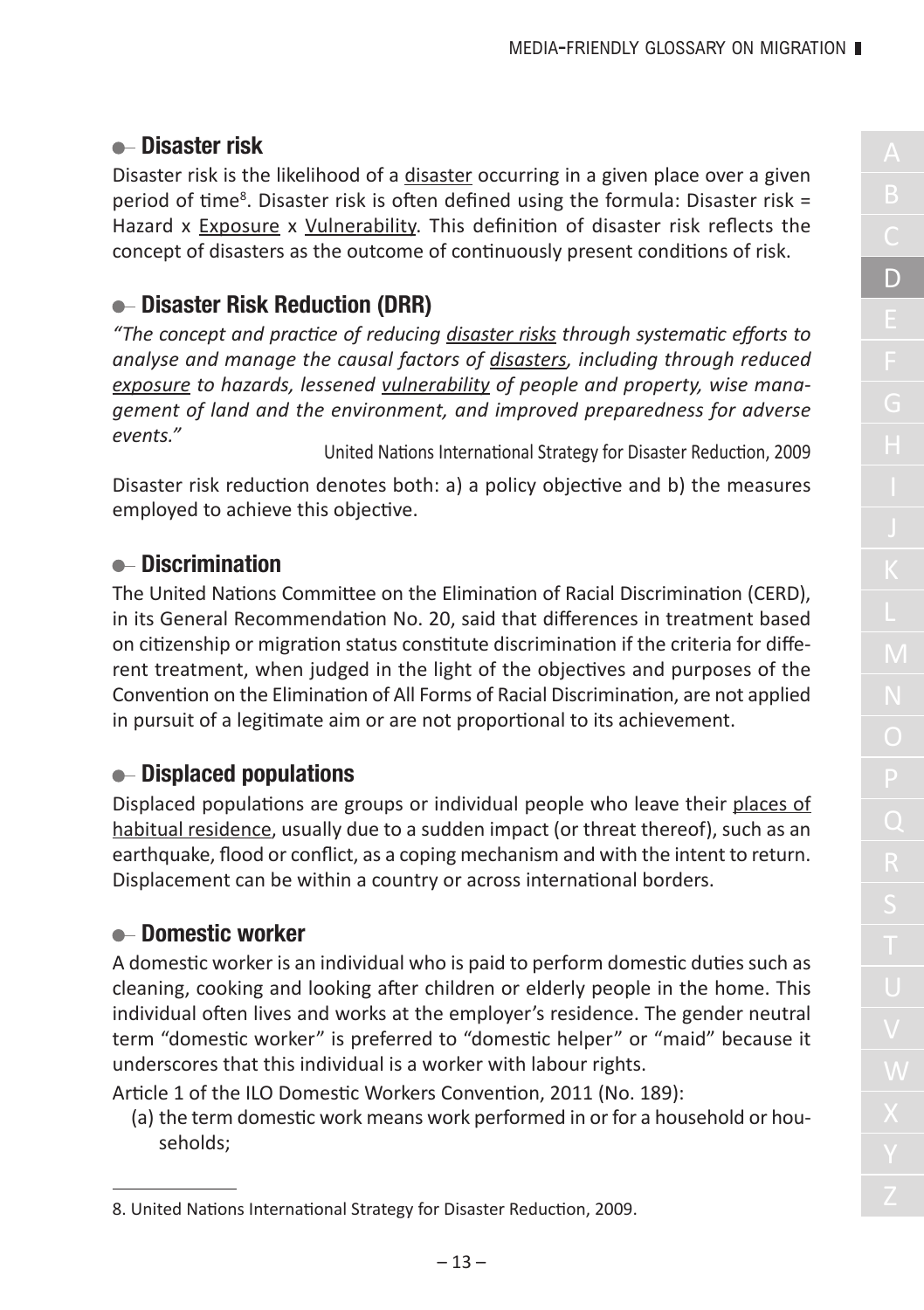- (b) the term domestic worker means any person engaged in domestic work within an employment relationship;
- (c) a person who performs domestic work only occasionally or sporadically and not on an occupational basis is not a domestic worker.

#### **Durable solution**

Durable solutions include means by which the situation of refugees or internally displaced persons (IDPs) can be satisfactorily and permanently resolved to enable them to live normal lives. For refugees, a durable solution ultimately allows the refugee to acquire, or to re-acquire, the full protection of a state. The three traditional durable solutions pursued for refugees by the United Nations High Commissioner for Refugees are voluntary repatriation, local integration, or resettlement to a third country. For IDPs, a durable solution is achieved when the IDP no longer has any specific assistance and protection needs that are linked to their displacement and can enjoy their human rights without discrimination on account of their displacement.

#### **Exclusion clauses**

Exclusion clauses are legal provisionsin the 1951 Convention relating to the Status of Refugees that deny the benefits of international protection to persons who would otherwise be eligible for refugee status.

In the 1951 Convention, the exclusion clauses are found in Articles 1D, 1E and 1F. These clauses apply to the following categories: persons who are receiving protection or assistance from United Nations agencies other than United Nations High Commissioner for Refugees (e.g. United Nations Relief and Works Agency for Palestine Refugees in the Near East); persons who are recognized by the authorities of the country as having the rights and obligations attached to the possession of nationality of their country of residence; and who may have committed a crime against peace, a war crime, a crime against humanity, a serious non-political crime, or acts contrary to the purposes and principles of the United Nations.

#### **Exploitation**

There is no definition of the term "exploitation" in any legal instrument. Exploitation can be understood as being the act of taking advantage of another for one's own benefit (e.g. sexual exploitation, labour exploitation or the removal of organs).

#### **Exploitation of children**

Exploitation of children consists in using a child for the cash or in-kind benefit of a third party. The United Nations Convention on the Rights of the Child (CRC) refers specifically to the protection of the child against:

Sexual exploitation (Art. 34 CRC): states parties undertake to protect the child from all forms of sexual exploitation and sexual abuse. For these purposes, states parties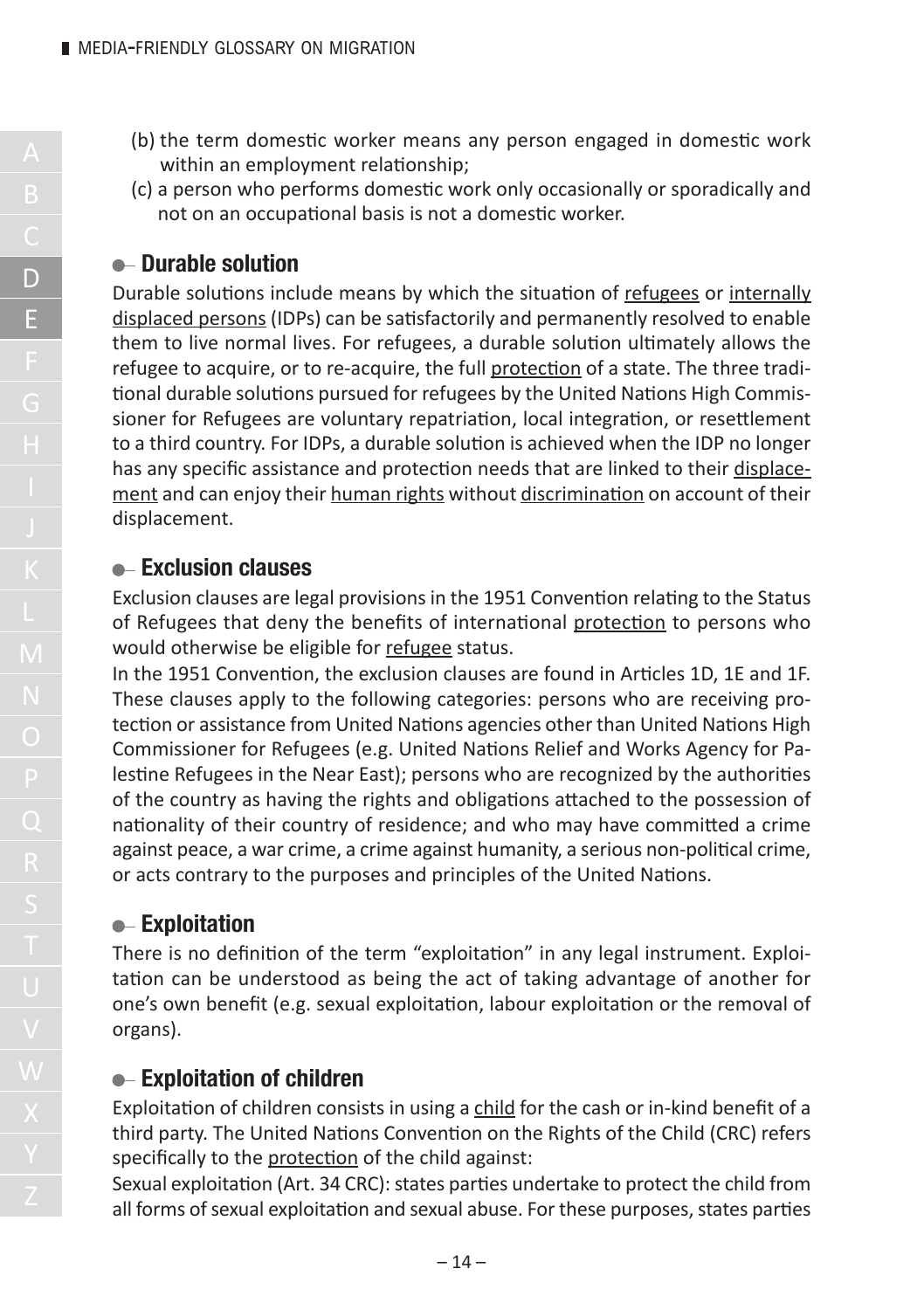shall in particular take all appropriate national, bilateral and multilateral measures to prevent:

- (a) the inducement or coercion of a child to engage in any unlawful sexual activity;
- (b) the exploitative use of children in prostitution or other unlawful sexual practices;
- (c) the exploitative use of children in pornographic performances and materials.

Economic exploitation (Art. 32 CRC): states parties recognize the right of the child to be protected from economic exploitation and from performing any work that is likely to be hazardous or to interfere with the child's education, or to be harmful to the child's health or physical, mental, spiritual, moral or social development.

#### **Exposure**

Exposure refers to a situation where people, property, systems, or other elements present in hazard zones are thereby subject to potential losses<sup>9</sup>.

#### **Family unit principle**

The right to family life and family unity are afforded protection in several human rights instruments, including the Universal Declaration of Human Rights (Art. 16), the International Covenant on Civil and Political Rights and the United Nations Convention on the Rights of the Child. According to the various provisions, the right to family life can be the basis for the family members of refugees and migrants to be granted residence and work permits, refugee status and citizenship. When spouses and dependents acquire refugee status by application of the family unity principle, they are said to enjoy "derivative status".

#### **Forced and voluntary migration**

Forced migration describes an involuntary type of migration where an element of coercion exists. Examples of this type of coercion could include environmental disasters, chemical or nuclear disasters, famine, trafficking, war, conflict, human rights violations etc. Voluntary migration describes when people move of their own free will. However, as human mobility becomes more global and frequent, the traditional distinction between forced and voluntary migration has become less clear-cut. This leads to an increasingly compelling argument to address the rights of all migrants in a holistic way, regardless of their motives for migrating and their migration or residence status, while at the same time reinforcing the protections that have been built up in relation to specific groups<sup>10</sup>.

At the same time, it is important to acknowledge the important distinctions between refugees – who cannot return to their place of origin even if they want to –

<sup>9.</sup> United Nations International Strategy for Disaster Reduction, 2009.

<sup>10.</sup> Office of the United Nations High Commissioner for Human Rights, Migration and Human Rights: Improving human rights-based governance of international migration.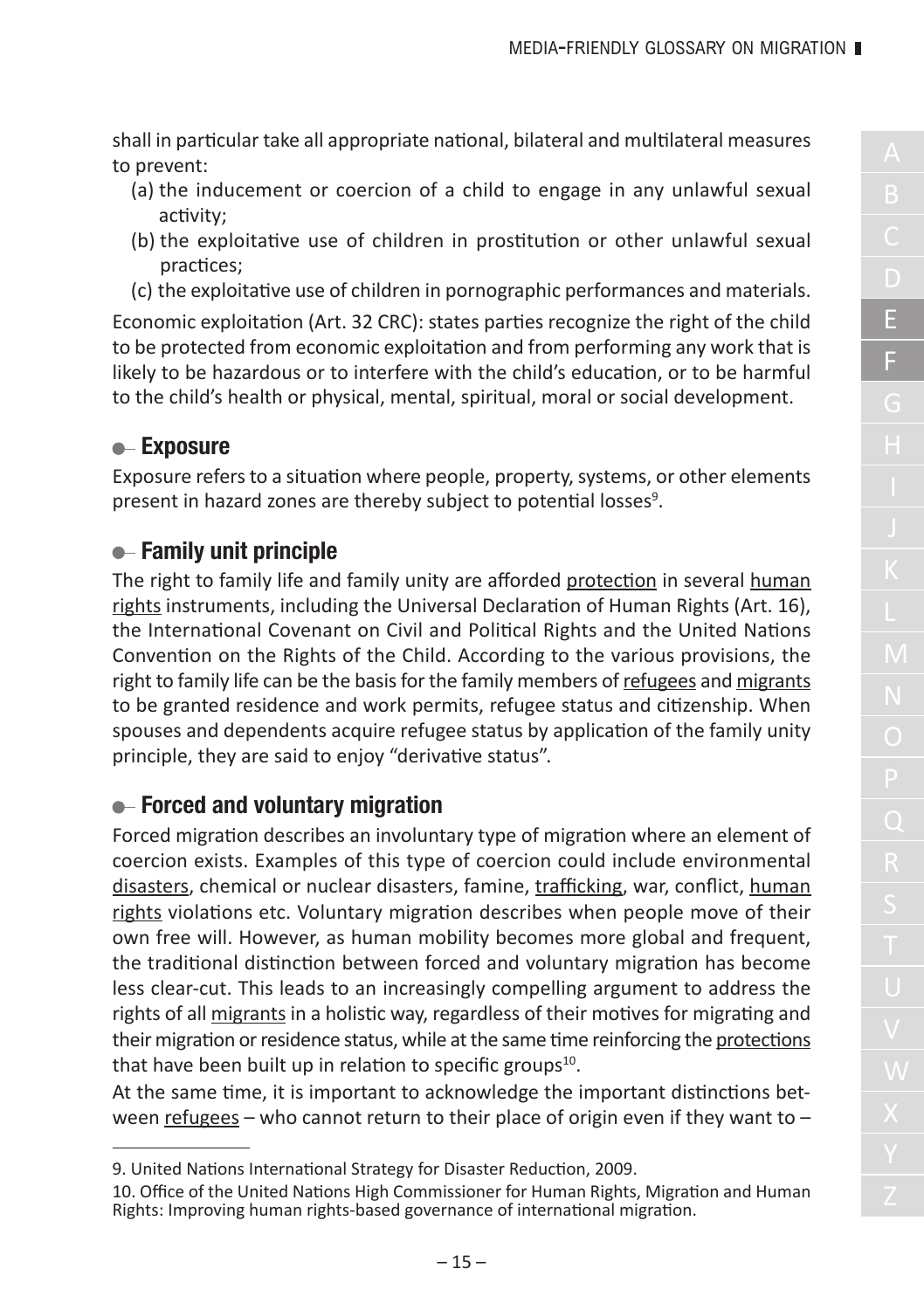and other migrants. Promoting the human rights of all migrantsis compatible with upholding the existing framework for refugee protection. A concern to use inclusive language and better recognize and protect the human rights of all migrants must not dilute the needs of specific individuals or groups and the international legal framework that has evolved to protect them.

#### **Forced eviction**

*"Forced eviction is the permanent or temporary removal of individuals, families and/or communities against their will from the homes and/or land which they occupy, without provision of, and access to, appropriate forms of legal or other protection."*

United Nations Committee on Economic, Social and Cultural Rights, General Comment No. 7: The right to adequate housing (Art.11.1): forced evictions, 1997

#### **Forced labour**

*"All work or service which is exacted from any person under the menace of any penalty and for which the said person has not offered himself or herself voluntarily."*

ILO Forced Labour Convention, 1930 (No. 29), Art. 2

The prohibition of forced labour in all its forms is considered to be a peremptory norm of international human rightslaw, which istherefore absolutely binding and from which no derogation is possible. The principles of the International Labour Organisations(ILO) Conventions No. 29 and No. 105 concerning forced labour have found universal acceptance and endorsement, and have become an inalienable part of fundamental human rights<sup>11</sup>.

In recent years, the persistent use of forced labour has been the subject of growing international attention. In June 2012, the ILO estimated that there are at least 20.9 million men, women and children who are victims of forced labour globally, affecting all regions<sup>12</sup>. Those who exact or promote forced labour generate vast illegal profits, with domestic work, agriculture, construction, manufacturing and entertainment among the sectors most concerned. The ILO estimated in 2014 that the total profits obtained from the use of forced labour in the private economy worldwide amount to US\$150 billion per year<sup>13</sup>.

<sup>11.</sup> The two fundamental ILO Conventions on the subject, the Forced Labour Convention, 1930 (No. 29), and the Abolition of Forced Labour Convention, 1957 (No. 105), are among the most widely ratified of all ILO instruments.

<sup>12.</sup> Of this total, 18.7 million (90 per cent) are exploited by private individuals or enterprises, while the remaining 2.2 million (10 per cent) are forced to work by the state or rebel military groups. Among those exploited by private individuals or enterprises, 4.5 million (22 per cent) are victims of forced sexual exploitation and 14.2 million (68 per cent) of forced labour exploitation. For more information, please see ILO: *Global estimate of forced labour: Results and methodology*, Geneva, 2012.

<sup>13.</sup> ILO: Profits and Poverty: The Economics of Forced Labour, Geneva 2014.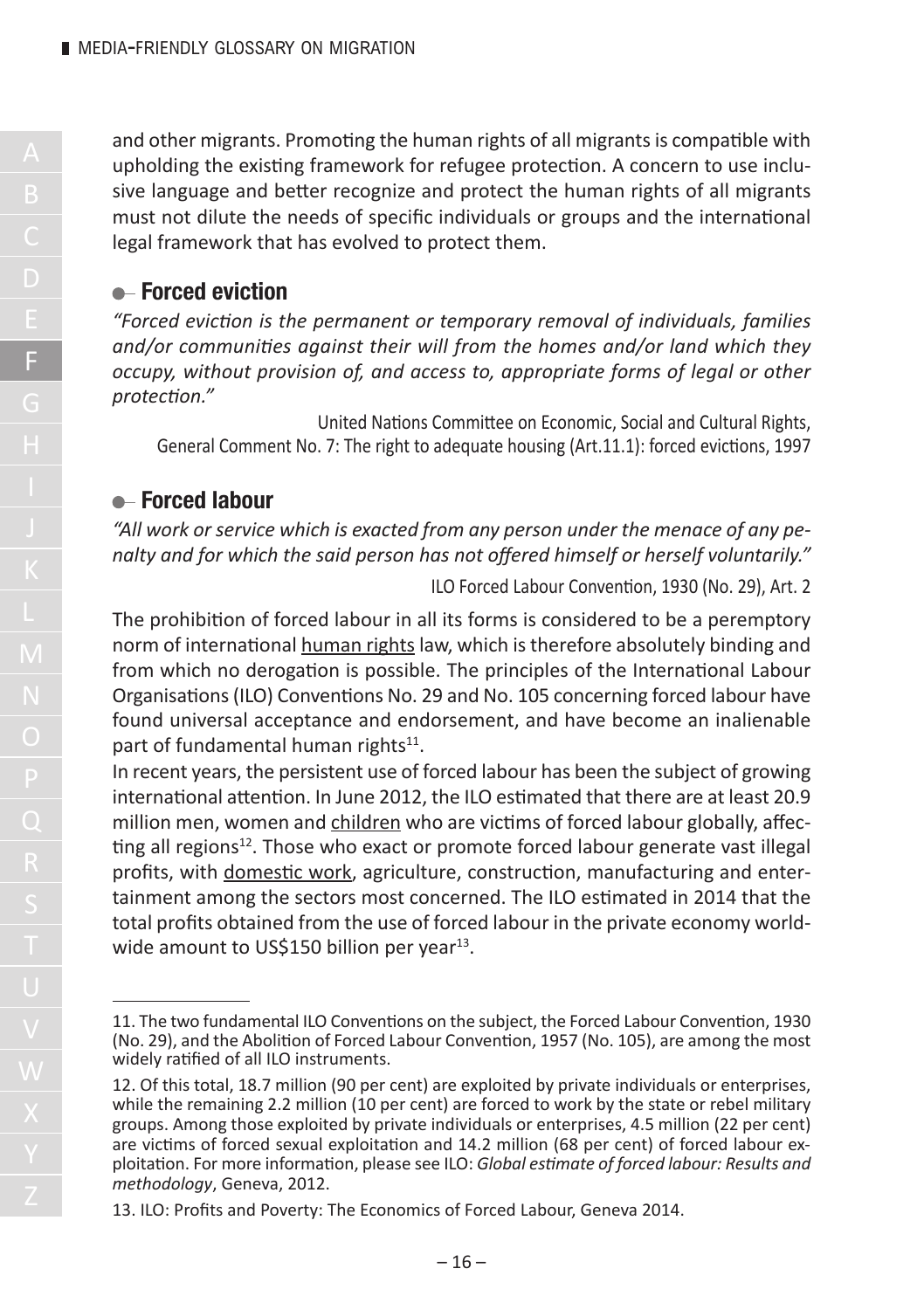There is much discussion about the meaning of the terms "human trafficking" and "forced labour" which are sometimes used interchangeably or conflated with "slavery" and "servitude". A pragmatic approach to definitions should be used, recognising that governments, international organisations and other stakeholders have interpreted the concept of "trafficking", as defined in the UN Trafficking Protocol, in different ways in their laws, policies and practices. Trafficking in persons for the purpose of exploitation is encompassed by the definition of forced or compulsory labour in the ILO Convention No. 29.

#### **Free movement**

*"Everyone hasthe right to freedom of movement and residence within the borders of each state.*

*Everyone has the right to leave any country, including his own, and to return to his country."* Universal Declaration of Human Rights, 1948, Art.13

While free movement is a fundamental right under the Universal Declaration of Human Rights and it puts no restriction on whom these rights apply, it isimportant to note that the laws or constitution of specific states might restrict this right in the case of migrants who are not regular residents.

Article 12 of the International Covenant on Civil and Political Rights (1966) incorporates this right into treaty law and takes note of possible restrictions on the right of freedom of movement as follows:

- (a) Everyone lawfully within the territory of a state shall, within that territory, have the right to liberty of movement and freedom to choose his [or her] residence.
- (b) Everyone shall be free to leave any country, including his [or her] own.
- (c) The above-mentioned rights shall not be subject to any restrictions except those provided by law, are necessary to protect nationalsecurity, public order *(ordre public)*, public health or morals or the rights and freedoms of others, and are consistent with the other rights recognized in the present Covenant.
- (d) No one shall be arbitrarily deprived of the right to enter his [or her] own country<sup>14</sup>.

#### **Freedom of association**

Freedom of association and the right to organise are fundamental principles of the free exercise of the rights of workers and employers, without any distinction, to associate for the purpose of furthering and defending their interests. Workers and employers have the right to establish and join organisations of their own choosing.

<sup>14.</sup> The United Nations Human Rights Committee has noted (General Comment No. 15) that all foreigners may enjoy the protection of the Covenant, even in relation to entry and residence, when considerations of discrimination, inhuman treatment, or respect for family life arise.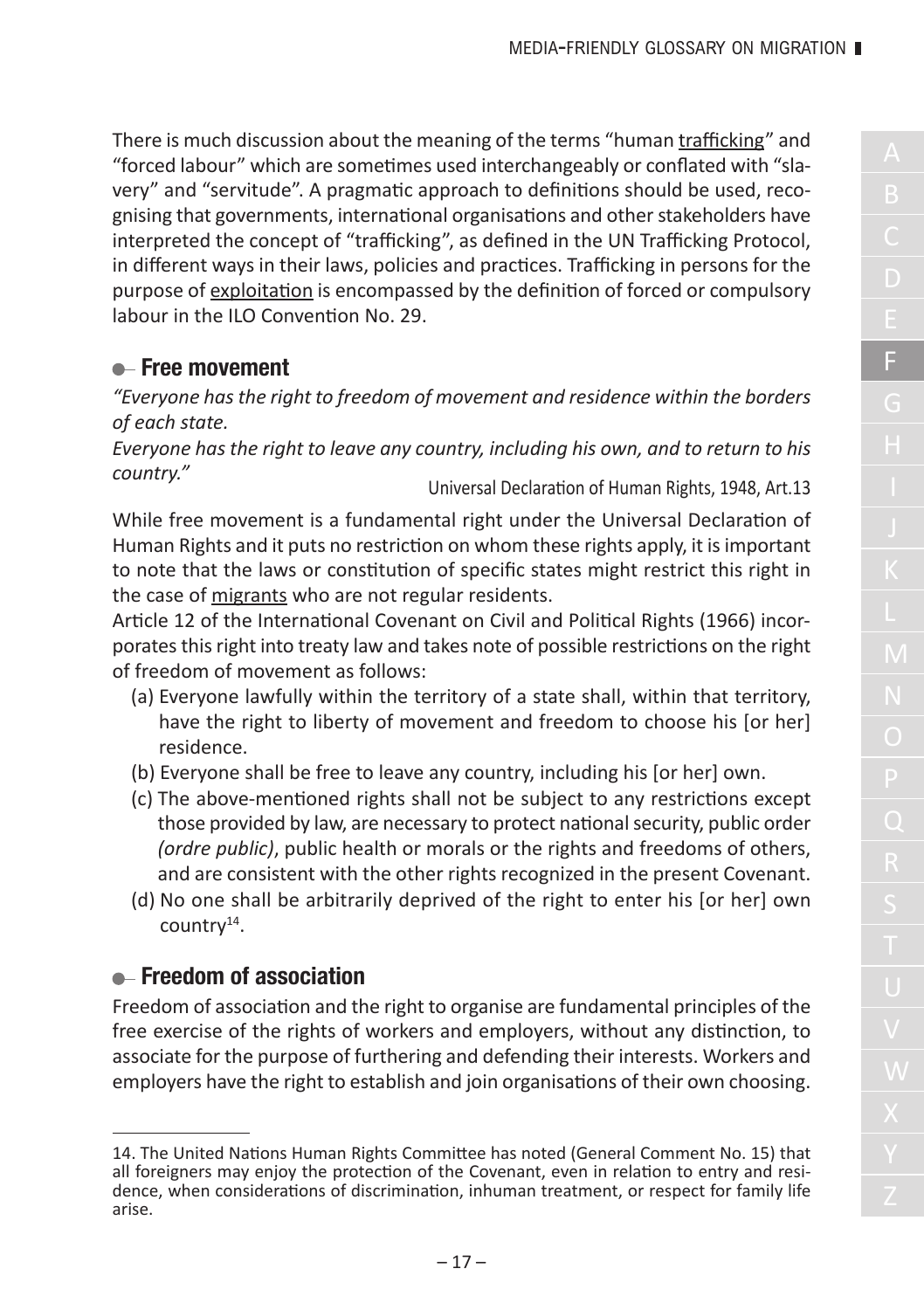It means that workers should be protected from anti-union discrimination and in particular against refusal to employ them because of their union membership or participation in trade union activities. It also means that workers' and employers' organisations are protected against acts of interference by each other that are designed to promote domination, financing or control<sup>15</sup>.

#### **Gender-based violence**

Gender-based violence refersto violence waged against an individual on the basis of his or her gender or perceived gender. It is a broader term than "domestic violence" which implies violence in the home or within a family. Gender-based violence can take place anywhere.

Thisincludes what are sometimes called "honour crimes" or "honour killings". When migrant women are the victims, the use of these terms suggests that female "honour" and the perceived male duty to police it are specific to migrant (and specifically Muslim) communities. In fact, patriarchal attitudesthat can result in such violence are not limited to migrants; misogyny manifests itself in different ways in different settings; and so-called honour crimes against women are about maintaining men's perceived honour. So it is preferable to use the term "violence against women."

In addressing the layers of gender and racial discrimination that perpetuate gender-based violence against migrant women, it is essential as well to use language that does not perpetuate the idea that migrants are "the other" and to focus on common experiences of social inequalities.

Women's rights activists prefer even more precision in the case of migrant women. In the context of gender-based violence, some advocate use of the term "survivor of violence" rather than "victim" to underscore that migrant women should not be reduced to their experiences as victims.

# **Guiding principles on internal displacement**

The guiding principles on internal displacement are a set of 30 principles developed in 1998 by the Special Representative of the United Nations Secretary-General on the human rights of internally displaced persons(IDPs) that identify rights and guarantees relevant to the protection of persons who experienced forced displacement, their protection and assistance during displacement, as well as during their return or settlement and reintegration. The guiding principles reflect and are consistent with international human rights and humanitarian law and provide guidance to the Special Representative, states, other authorities, intergovernmental and non-governmental organizations when addressing internal displacement. The guiding principles are regarded as "soft law" and are thus not legally binding, so it would be incorrect to refer to a contravention of the guiding principles as being "against international law".

<sup>15.</sup> 2007a. ABC of women workers' rights and gender equality, Geneva.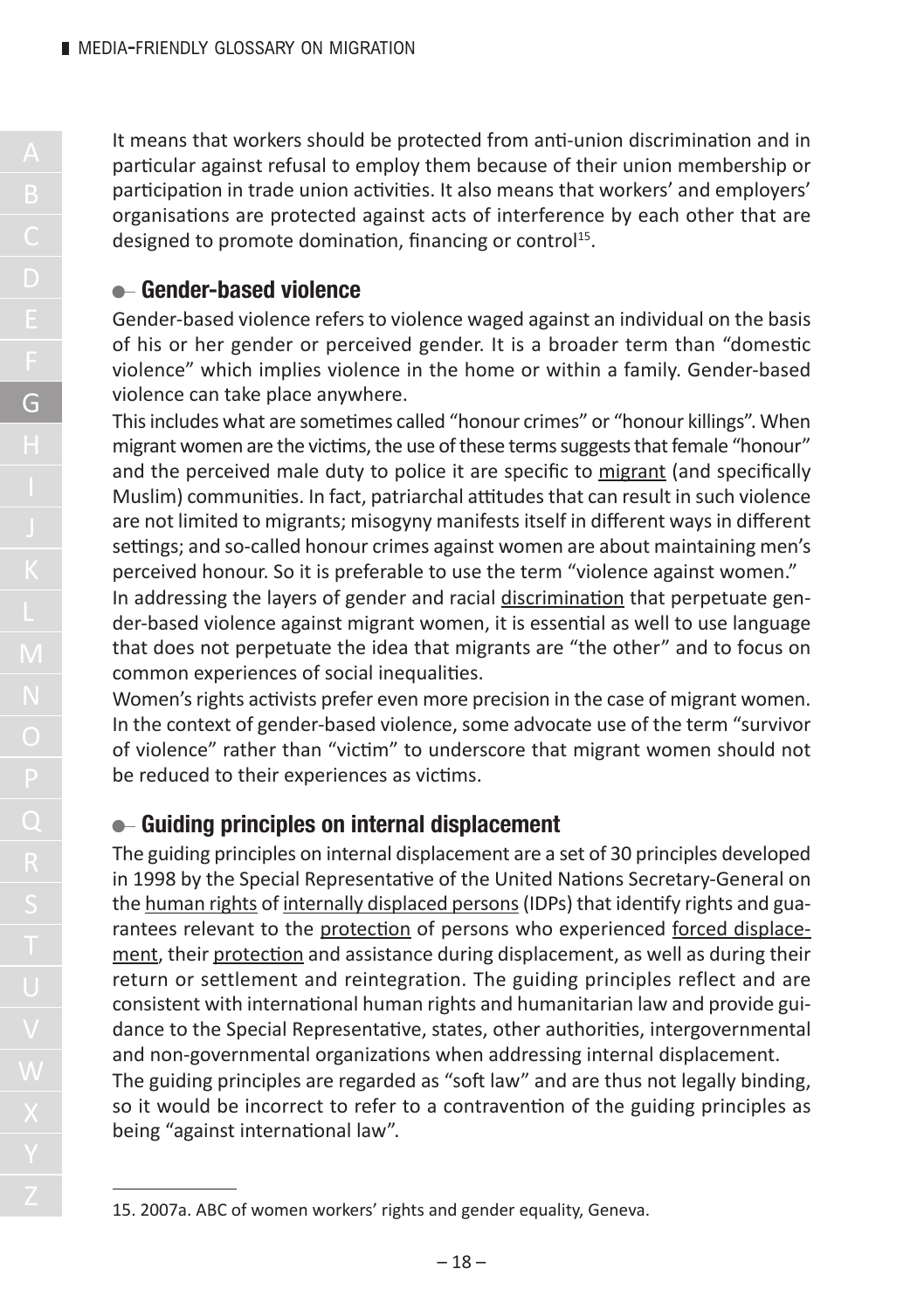# **Host community**

A host community is a community, or individual family households, that temporarily host and share private and public resources with populations of refugees or internally displaced persons (IDPs). Shelter is provided within defined temporary shelter sites, public buildings (camps or collective shelters) or in individual homes or residences. It is largely assumed that in many contexts, particularly in terms of conflict and violence, the majority of IDPs reside or seek refuge with hosts, family or friends, rather than in more traditional camp-like settings. It isimportant therefore that when we talk about protection and response, we include the needs of the host communities, often already vulnerable, and who can be made even more so as a consequence of incoming IDPs.

# **Human rights**

Human rights are rights inherent to all human beings, whatever our nationality, place of residence, sex, national or ethnic origin, colour, religion, language, migration status or any other status. We are all equally entitled to our human rights without discrimination. These rights are all interrelated, interdependent and indi $visible<sup>16</sup>$ .

# **Illegal migrant**

The term "illegal migrant" should never be used. As any other person, migrants are not "illegal." They are in an "irregular" situation or "undocumented". The term "illegal" is not accurate; it is misleading, contributes to negative stereotyping and criminalises migrants. Irregular entry and stay are administrative offences, not criminal offences; they involve no crimes against persons, property or national security, as noted by the United Nations Special Rapporteur on the Human Rights of Migrants<sup>17</sup>. In 1975 the UN General Assembly adopted a resolution requesting "the United Nations organs and the specialised agencies concerned to utilise in all official documents the term "non-documented or irregular migrant workers" to define those workers that irregularly enter and/or surreptitiously enter another country to obtain work<sup>18</sup>.

Similarly, it is never appropriate to refer to asylum-seekers or refugees as "illegal migrants". On the one hand, their reasons for moving are different from those of migrants, and on the other, international law recognizesthat those fleeing conflict or persecution may need to crossinternational borders without authorization and should not be penalized for doing so.

<sup>16.</sup> Vienna Declaration and Programme of Action.

<sup>17.</sup> Report of the United Nations Special Rapporteur on the human rights of migrants to the Human Rights Council (A/HRC/20/24).

<sup>18.</sup> United Nations General Assembly resolution 3449, 2433rd plenary meeting, 9 December 1975.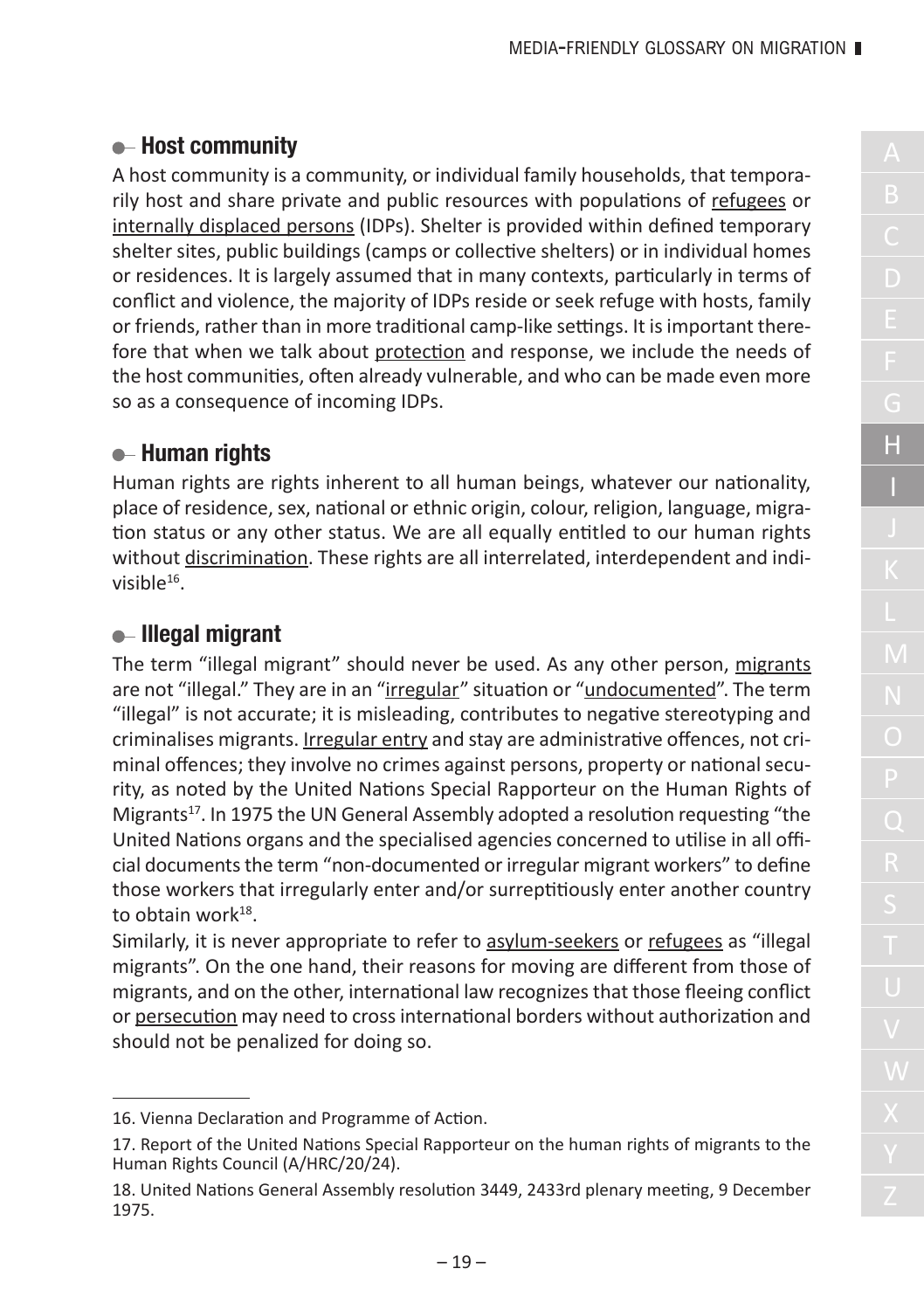In April 2013, the Associated Press changed its stylebook to make using the term "illegal immigrant" incorrect, stating that the term "illegal" should "only refer to an action, not a person". Several other media groups have taken the same decision.

#### **Immigration detention**

Immigration detention isthe confinement of individuals without regular migration status in prisons or detention centres, temporarily or for indefinite periods of times, while their cases are being processed by the authorities or the courts. According to international human rights standards, immigration detention should be prescribed by law, a measure of last resort, only for the shortest period of time and when no other less restrictive measure is available. States should take steps to implement alternative measures to immigration detention. Children should not be detained based on their migratory status or irregular entry into the country.

#### **Internal flight alternative**

Internal flight alternative is a factual determination that an asylum-seeker could have avoided persecution in his country of origin by relocating to another part of the same country. This term is not favoured by the United Nations High Commissioner for Refugees (UNHCR) as it is often used to limit access to status determination procedures or to deny refugee status. UNHCR's position is that the possibility of internal relocation is relevant to status determination only in certain limited cases. Even when it is relevant, its application will depend on a full consideration of all aspects of the refugee claim.

# **Internally Displaced Persons (IDPs)**

Internally displaced persons (IDPs) are "persons or groups of persons who have been forced or obliged to flee or to leave their homes or places of habitual residence, in particular as a result of or in order to avoid the effects of armed conflict, situations of generalized violence, violations of human rights or natural or humanmade disasters, and who have not crossed an internationally recognized State border"19 .

The definition provided by the Guiding principles on internal displacement highlights two elements: 1) the coercive or otherwise involuntary character of movement; and 2) the fact that such movement takes place within national borders.

Incorrect, but frequently used terms, are "domestic refugees" or "internal refugees". IDPs do not have an internationally recognized status in the same way that refugees are recognized as foreign nationals and protected under the 1951 Convention relating to the Status of Refugees. However, IDPs have rights under national and international law and should be protected on this basis.

<sup>19.</sup> United Nations, Guiding Principles on Internal Displacement, 1998.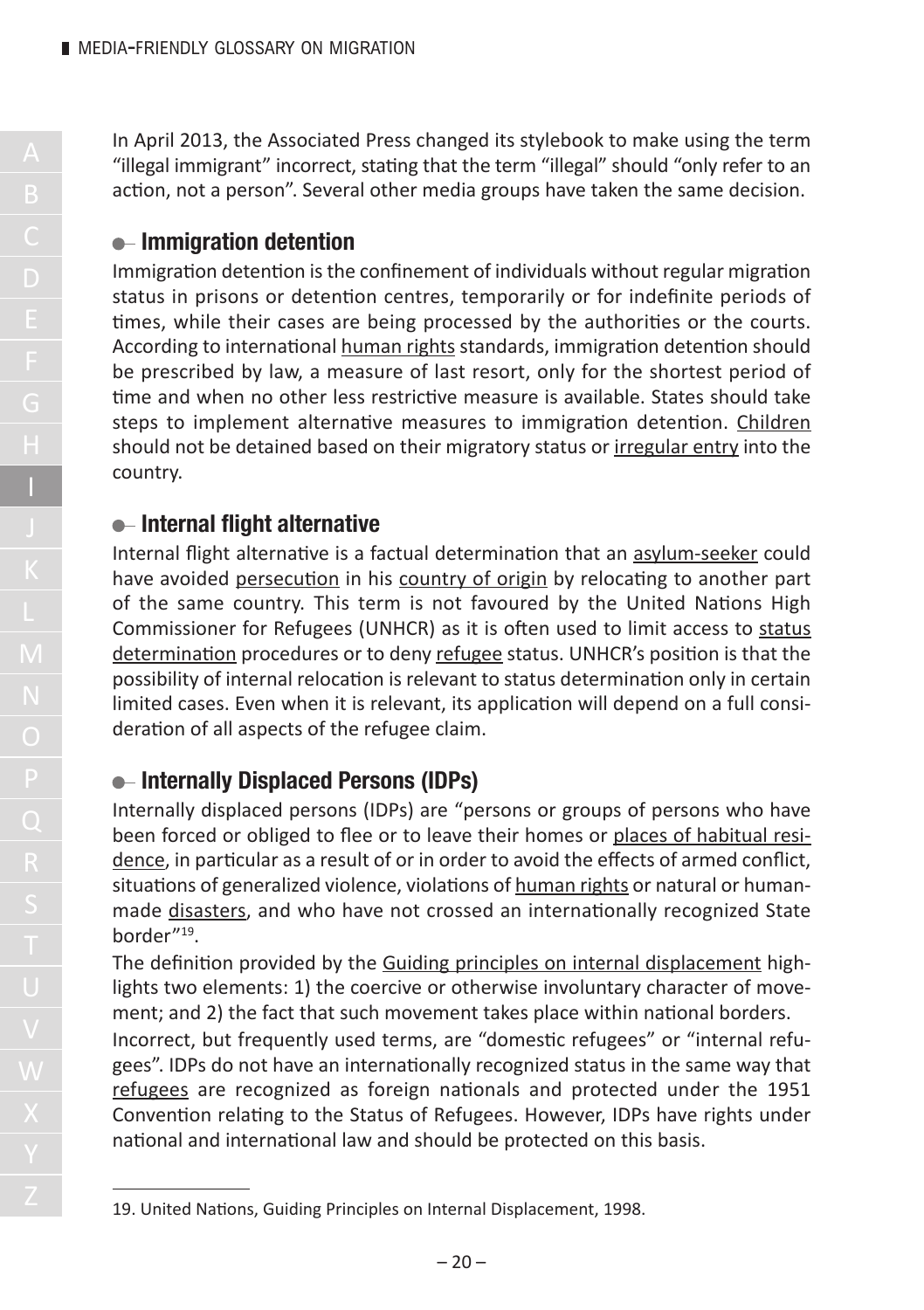We should also not use "IDP status": while the term "refugee" implies a specific legal status under international law, the use of the term IDP does not. In most countries there is no legal status for IDPs as a group. In some contexts, singling out IDPs from the broader population by giving them a special legal status can run the risk of increasing their exposure to discrimination.

## **Irregular or unauthorized entry or admission**

*"[Irregular] entry" shall mean crossing borders without complying with the necessary requirements for [regular] entry into the receiving State"*

> Protocol against the Smuggling of Migrants by Land, Sea, and Air, supplementing the United Nations Convention against Transnational Organized Crime, 2000, Art. 3(b)

# **Irregular or undocumented migrant**

There is no universally accepted legal definition of an irregular migrant. An irregular migrant can be described as a person who, owing to irregular entry, the expiring of his or her visa, the rejection of his asylum application or other reasons, lacks legal status in a transit or country of destination<sup>20</sup>.

The Global Commission on International Migration (GCIM) defined irregular migrants as those "who enter or remain in a country without authorization, those who are smuggled or trafficked across an international border, and unsuccessful asylum-seekers who fail to observe a deportation order". The term "irregular" is preferable to "illegal" because the latter carries a criminal connotation, will often be legally incorrect and is seen as denying migrants' humanity and the right to be recognized as a person before the law. In the case of asylum-seekers and refugees, it also fails to acknowledge the protection afforded by international refugee law against penalization for unauthorized entry or stay to those fleeing conflict or persecution.

In 2010, the Global Migration Group (GMG) expressed its deep concern about the human rights of international migrants in an irregular situation around the globe, concluding that they are more likely to face discrimination, exclusion, abuse and exploitation. The GMG noted that the irregular situation in which international migrants may find themselves should not deprive them of either their humanity or their human rights<sup>21</sup>.

# **Irregular migration**

Irregular migration is a cross-border movement that takes place outside the regulatory norms of the countries of origin, transit and destination. From the perspective of the country of destination it is entry, stay or work in a country without the necessary authorization or documents required under immigration regulations.

<sup>20.</sup> Global Migration Group, International Migration and Human Rights, 2008.

<sup>21.</sup> Statement of the Global Migration Group on the Human Rights of Migrants in an Irregular Situation, 30 September 2010.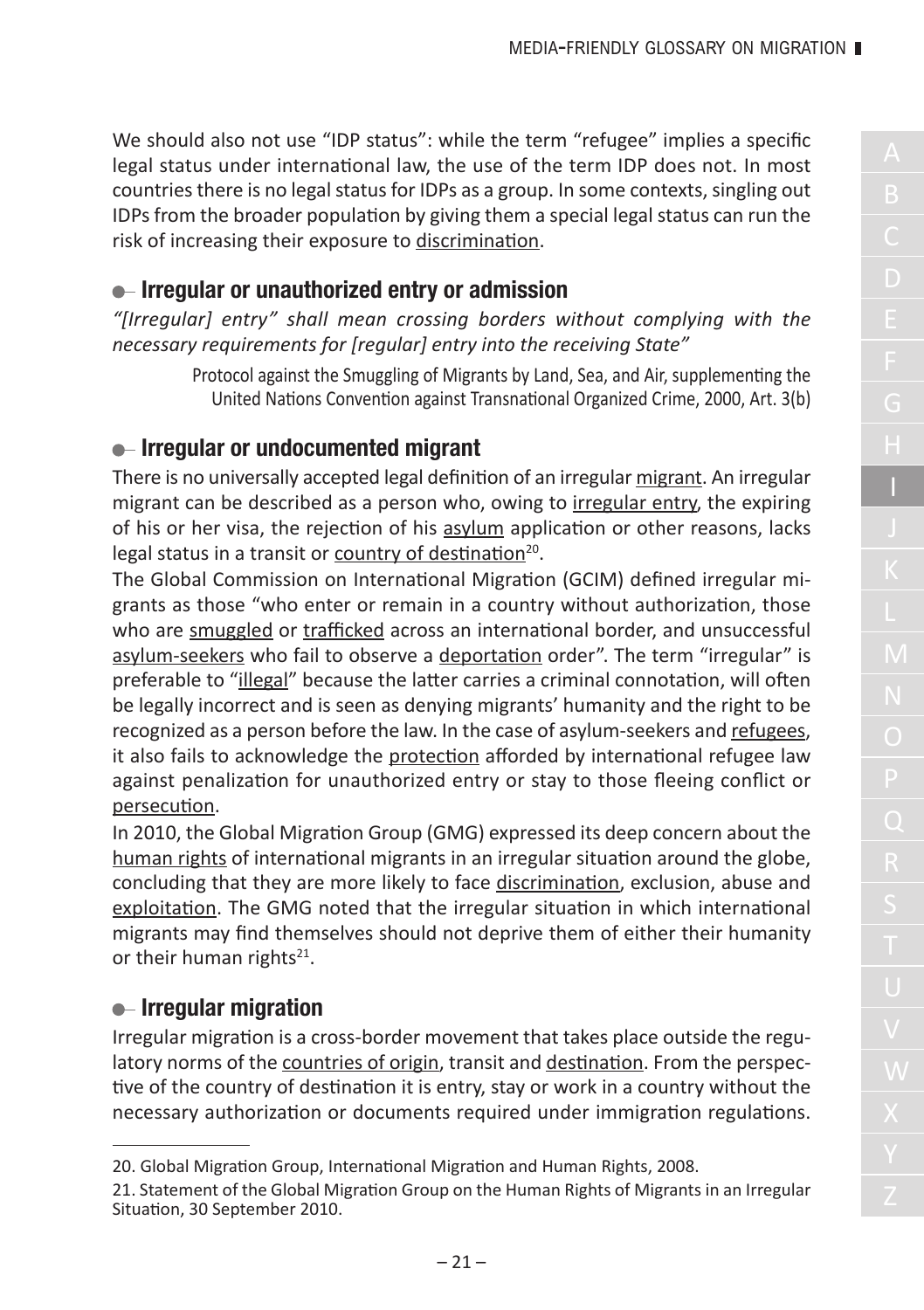From the perspective of the country of origin, the irregularity is, for example, seen in cases in which a person crosses an international boundary without a valid passport or travel document or does not fulfil the administrative requirementsfor leaving the country<sup>22</sup>.

#### **Labour market**

A labour market concerns the activities of hiring and supplying certain labour to perform specific jobs, and the process of determining how much shall be paid to whom in performing what tasks. In addition, the definition covers the way in which wages move and the mobility of workers between different jobs and employers. The expression labour market does not mean that there is a physical market place; rather, the labour market is to be seen as a 'place' in economic theory where labour demand and supply interact. The labour market as a whole is divided into a number of submarkets, including regional and sectorial markets, as well as markets for specific trades, skills and categories of persons.

#### **Labour migration**

Labour migration is defined as the movement of persons from one geographical location to another in order to find gainful employment. International labour migration involves the crossing of a border for the same purposes. In terms of economic theory there is no difference between internal (e.g. rural to urban) and international labour migration. Differences stem from legal issues that arise if someone wishes to take up employment in a foreign country or when an employer reaches over a border to recruit a worker.

In 2013, there were an estimated 232 million international migrants in the world (defined as persons outside their country of origin for 12 months or more) and approximately half of them were estimated to be economically active (i.e. being employed or seeking employment). Indeed, migration today is largely linked, directly or indirectly, to the world of work. Besides individuals crossing borders in search of employment, there are also accompanying family members who may end up in the labour market of the destination country; and training and education opportunities abroad may lead to employment, to give but two examples.

# **Labour mobility**

Labour mobility is generally defined as meaning the movement of workers between occupations or between geographic locations.

# **Labour standards**

International labour standards have grown into a comprehensive system of instruments on work and social policy, backed by a supervisory system designed to address all sorts of problems in their application at the national level.

<sup>22.</sup> International Organization for Migration, International Migration Law.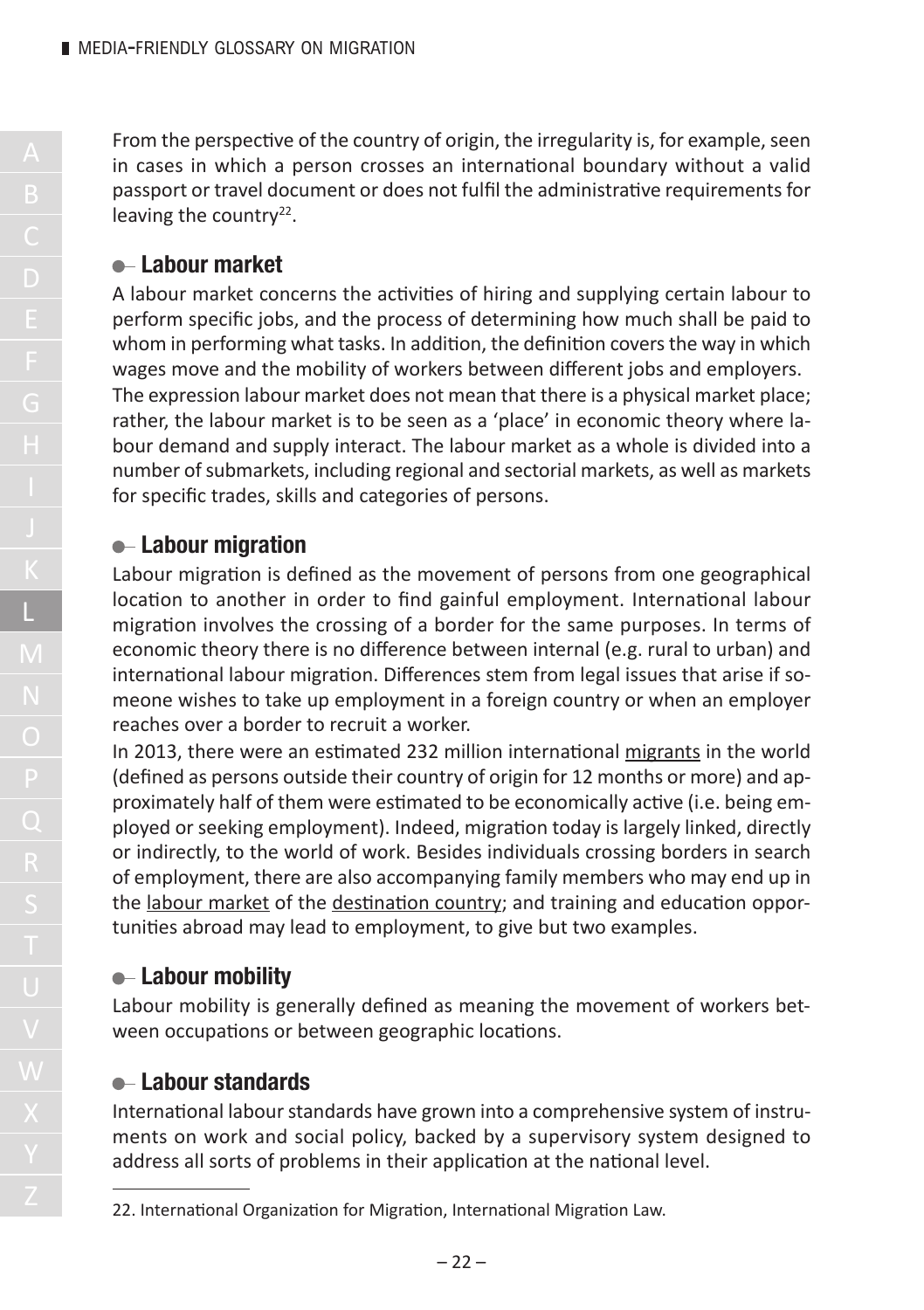International labourstandards are legal instruments drawn up by the International Labour Organisation's (ILO) constituents (governments, employers and workers) that set out basic principles and rights at work. They are either conventions or recommendations. Conventions are legally binding international treaties that may be ratified by member states. Recommendations, on the other hand, serve as non-binding guidelines. In many cases, a convention lays down the basic principles to be implemented by ratifying countries, while a related recommendation supplements the convention by providing more detailed guidelines on how it could be applied. Recommendations can also be autonomous (i.e. not linked to any convention).

#### **Low-wage labour vs low-skilled labour**

The term "low-wage labour" is sometimes used to define workers in certain employment sectors by the amount they are paid. Low-wage sectors include domestic work, construction work, agricultural work and other forms of manual labour that are considered dirty, dangerous and difficult.

Another common term is "low-skilled labour." It should be used with caution because it can imply a negative value judgment regarding the workers' experience, proficiency and capacity for growth. It also does not take into account that there are a variety of skill levels within the general rubric of "low-skilled labour", that workers have training as well as knowledge, competency and efficiency in their work. Caution is also required when using this term in relation to migrant workers. Many of them are confined to particular sectors regardless of their skills. Women in particular, are subject to discrimination that confinesthem to low-wage sectors.

# **Mandate refugee**

A mandate refugee is a person who is recognized as refugee by the United Nations High Commissioner for Refugees acting under the authority of its statute and relevant United Nations General Assembly resolutions. Mandate status is especially significant in states that are not parties to the 1951 Convention relating to the Status of Refugees or its 1967 Protocol.

# **Migrant**

There is no internationally recognized definition of migrants. The International Federation of Red Cross and Red Crescent Societies' policy on migration describes migrants as people who leave or flee their places of habitual residence to go to a new place, across international borders or within their own state, to seek better or safer perspectives. Migration can be forced or voluntary, but most of the time a combination of choices and constraints are involved, as well as the intent to live abroad for an extended period of time.

Although asylum-seekers and refugees often travel alongside migrants in so-called "mixed flows", they have specific needs and are protected by a specific legal framework: they should generally not be conflated with migrants.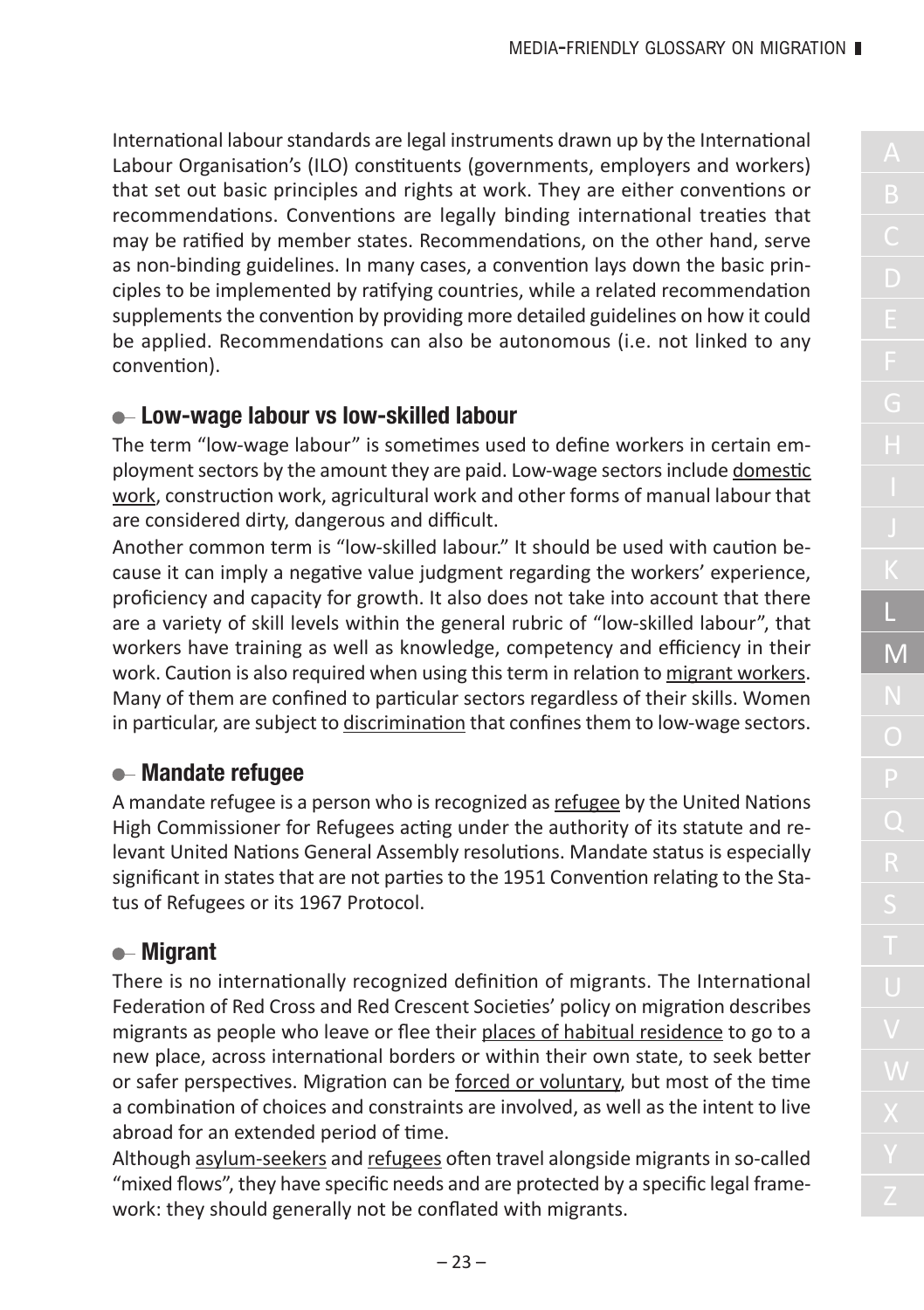#### **Migrant domestic worker**

Migrant domestic workers are individuals who move to another country or region to better their material or social conditions and improve the prospects for themselves or their family, and who are engaged in a work relationship performed in or for a household or households $^{23}$ .

The ILO Domestic Workers Convention, 2011 (No. 189) sets standards for migrant domestic workers:

- A written contract that is enforceable in the country of employment, or a written job offer, prior to traveling to the country of employment (Article 8).
- Clear conditions under which migrant domestic workers are entitled to repatriation at the end of their employment (Article 8).
- Protection of migrant domestic workers from abusive practices by private employment agencies (Article 15).
- Co-operation among [origin] and [destination] countriesto ensure the effective application to migrant domestic workers of the provisions of the Convention (Article 8).

#### **Migrant worker**

*"The term "migrant worker" refers to a person who is to be engaged or has been engaged in a remunerated activity in a state of which he or she is not a national."*

> United Nations Convention on the Protection of the Rights of all Migrant Workers and Members of their Families, 1990, Article 2(1)

# **Migration corridor**

A migration corridor is the migratory pathway between two different countries whereby individuals born in or holding the nationality of a certain country move to another country<sup>24</sup>.

#### **Natural hazard**

*"Natural process or phenomenon that may cause loss of life, injury or other health impacts, property damage, loss of livelihoods and services, social and economic disruption, or environmental damage."*

United Nations International Strategy for Disaster Reduction, 2009

Natural hazards are a sub-set of all hazards and have given rise to the term "natural disasters" due to the prominent role that hazards play, especially in major catastrophes. Natural hazards include weather events or processes related to rainfall, wind and extreme temperatures, such as floods, storms, droughts, heat and cold waves, landslides and wild fires; and geophysical events such as volcanic eruptions

<sup>23.</sup> International Organization for Migration, International Migration Law and ILO Domestic Workers Convention, 2011 (No. 189).

<sup>24.</sup> International Organisation for Migration, International Migration Law.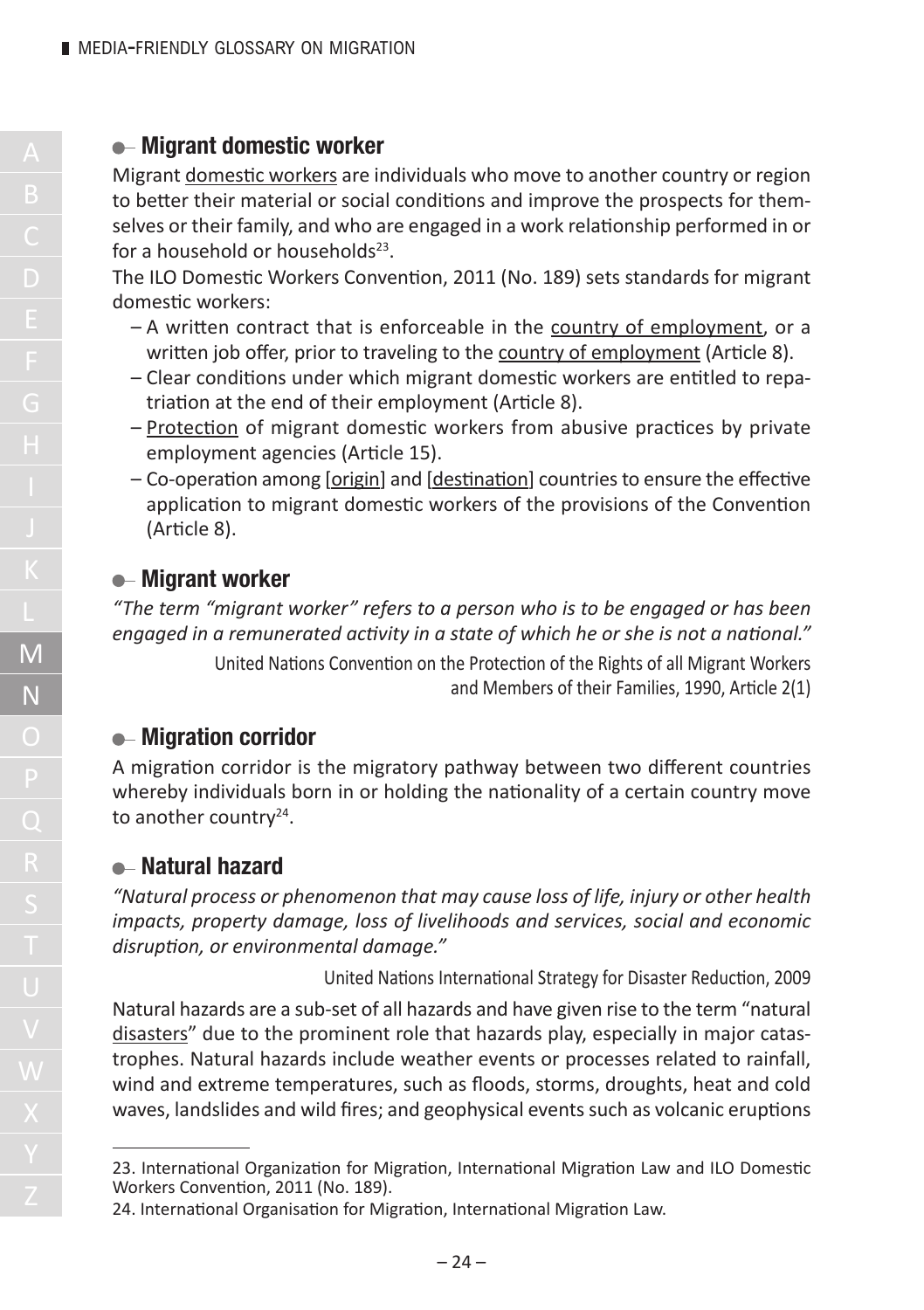and earthquakes. Biological hazards such as plagues of insects or rodents and epidemics are also often included. Sometimes hazards act in combination (e.g. earthquake-triggered tsunamis, rain-triggered landslides, cyclone-triggered stormsurges). Processes such as urbanization, environmental degradation and climate change shape and configure hazards, thus it is becoming increasingly difficult to disentangle their natural and human attributes.

#### **Pastoralists (pastoral communities)**

Pastoral communities, mostly found in Africa, are those in which a significant portion of the combined total value of marketed production and value of subsistence production consumed within the household comes from livestock or livestockrelated activities. The communities have a high degree of mobility, guided by the need for managed accessto water and grazing land. This often takes place without regard to state borders.

Internally displaced pastoralists are defined by the Internal Displacement Monitoring Centre (IDMC) as "persons or communities who have lost access to their habitual pastoral living space:

- as a result of or in order to avoid the impacts of conflict, violence, human rights violations, cattle rustling, natural or human-made disasters, or similar sudden onset events;
- as a result of drought, environmental degradation or similar slow onset processes;
- due to direct intervention by state or private actors;
- or due to a combination, sequence or accumulation of any of the aforementioned causes, and who have not crossed an internationally recognized state border."

#### **e**-Persecution

Persecution was not defined in the 1951 Convention relating to the Status of Refugees to allow for its ever-changing forms. It continues to encompass human rights abuses and serious harm, which may or may not be repetitive.

#### **Prima facie refugee**

A prima facie refugee is a person recognized as a refugee, by a state or the United Nations High Commissioner for Refugees, on the basis of objective criteria related to the circumstances in his country of origin. These circumstances justify a presumption that they meet the criteria of the applicable refugee definition.

#### **Principle of non-refoulement**

The principle of non-refoulement is a core principle of international refugee law that prohibitsstatesfrom expelling or returning (*refouler*) "a refugee in any manner whatsoever to the frontiers of territories where hislife or freedom would be threatened on account of his race, religion, nationality, membership of a particular social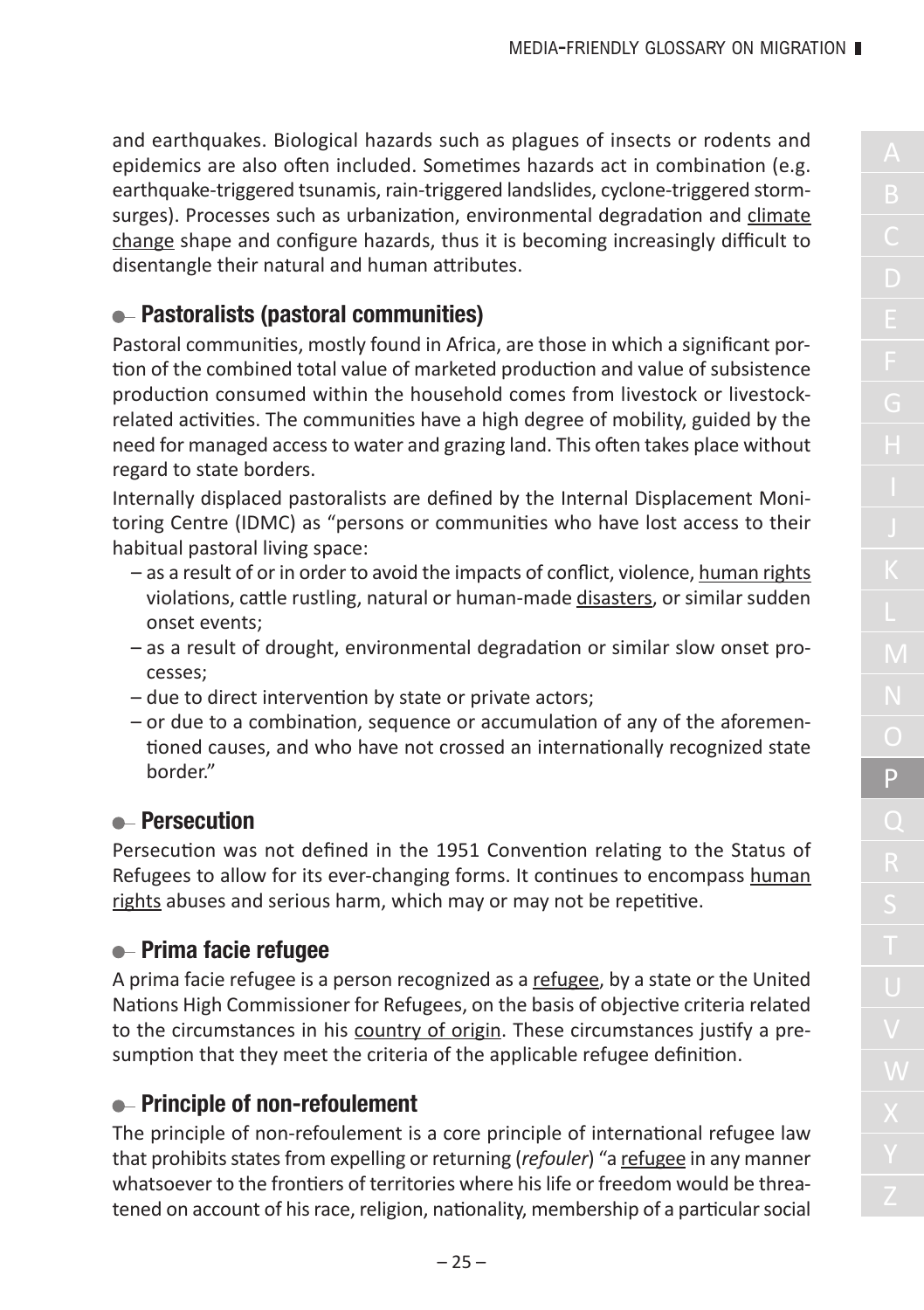group or political opinion". This principle is clearly expressed by Article 33 of the 1951 Convention relating to the Status of Refugees. It is also widely recognized as a rule of customary international law and istherefore binding on allstates, whether or not they are parties to the 1951 Convention.

# **Profiling of internally displaced persons**

Porfiling of internally displaced persons is a collaborative process whereby data on individuals or groups who have been internally displaced is collected, with the purpose of informing advocacy on their behalf, improving protection and assistance interventions and, ultimately, finding a durable solution to displacement.

#### **Protection**

Protection broadly encompasses activities aimed at obtaining full respect for the rights of all individuals in accordance with international law – international humanitarian, human rights and refugee law – regardless of their age, gender, social ethnic, national, religious, or other background<sup>25</sup>.

#### **Recruitment**

Recruitment of migrant workers happens through informal and formal networks that seek to match labour supply and demand. Often, private employment agencies play this role and negotiate the terms of employment with employers on behalf of the migrant. The ILO Private Employment Agencies Convention, 1997 (No. 181), Article 8 establishes that "where workers are recruited in one country for work in another, the members concerned shall consider concluding bilateral agreements to prevent abuses and fraudulent practices in recruitment, placement and employment."

Private employment agencies play a legitimate role in the labour market. However there are concerns about the proliferation of informal labour brokers, which at times can exacerbate the risk of abuse, forced labour and human trafficking among migrant workers<sup>26</sup>.

In a fair recruitment arrangement, private employment agencies shall not charge directly or indirectly, in whole or in part, any fees or costs to workers<sup>27</sup>.

# **Refugee**

A refugee is a person who meets the eligibility criteria under the applicable refugee definition, as provided for in international or regional refugee instruments, under the United Nations High Commissioner for Refugees' mandate, and/or in national legislation.

<sup>25.</sup> Inter-Agency Standing Committee.

<sup>26.</sup> The cost of coercion, Global Report under the Follow-up of the Declaration on Fundamental Principles and Rights at Work, Geneva, 2009.

<sup>27.</sup> ILO Private Employment Agencies Convention, 1997 (No. 181), Article 7.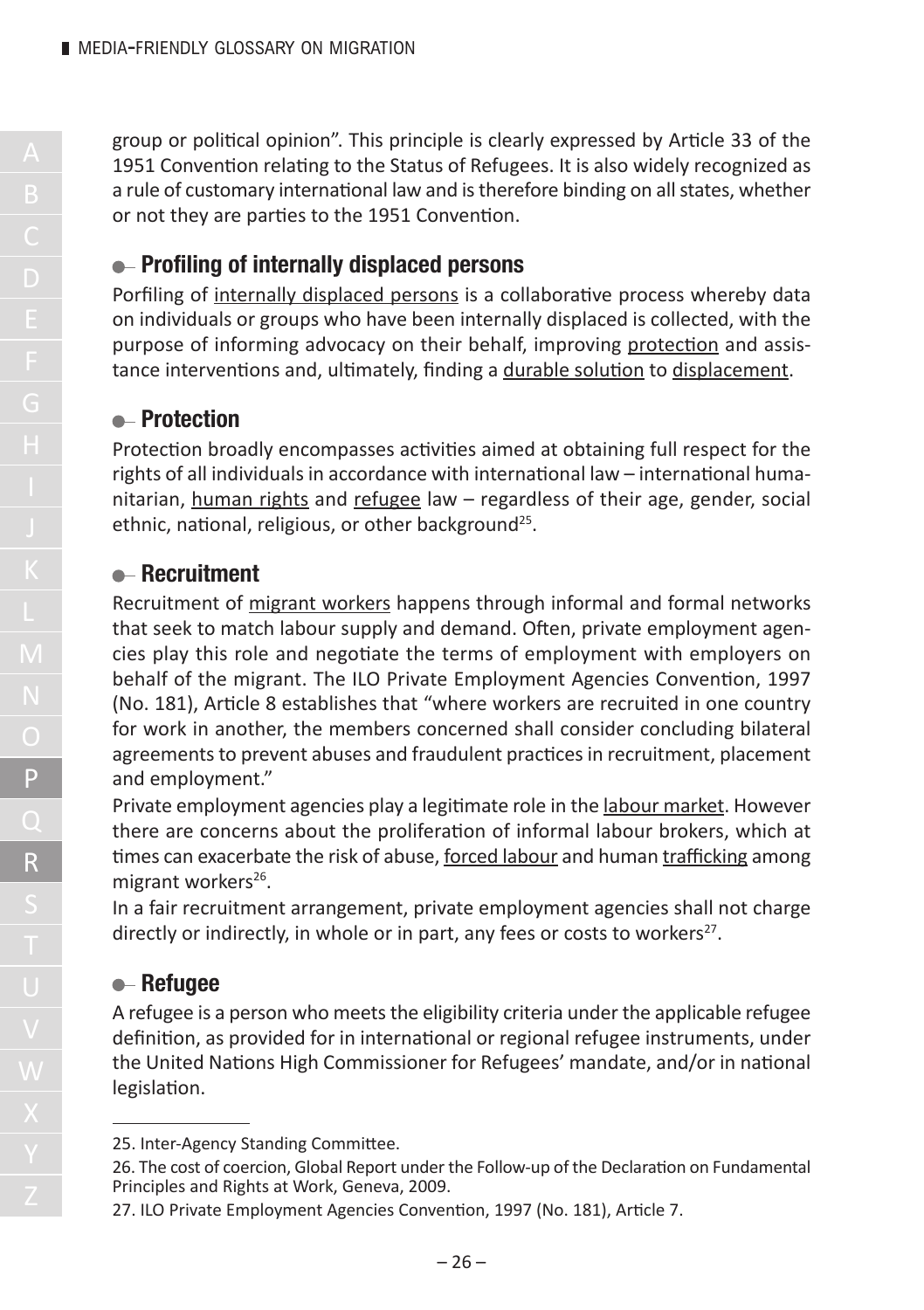The most important definitions of a refugee contained in international documents are:

#### • *Statute of the Office of the United Nations High Commissioner for Refugees (Art. 6.A (ii) of GA/UN Resolution 428 (V) of 14 December 1950):*

Any person who, as a result of events occurring before 1 January 1951 and owing to well-founded fear of being persecuted for reasons of race, religion, nationality or political opinion, is outside the country of his nationality and is unable or, owing to such fear or for reasons other than personal convenience, is unwilling to avail himself of the protection of that country; or who, not having a nationality and being outside the country of his former habitual residence, is unable or, owing to such fear or for reasons other than personal convenience, is unwilling to return to it.

#### • *1951 Convention relating to the Status of Refugees Art. 1A (2):*

As a result of events occurring before 1 January 1951 and owing to well-founded fear of being persecuted for reasons of race, religion, nationality, membership of a particular social group or political opinion, is outside the country of his nationality and is unable or, owing to such fear, is unwilling to avail himself of the protection of that country; or who, not having a nationality and being outside the country of his former habitual residence as a result of such events, is unable or, owing to such fear, is unwilling to return to it. (Slightly different because the 1951 Convention takes into consideration the membership of a particular social group as one of the 5 grounds).

• *1967 Protocol relating to the Status of Refugees Art. 1.2:*

For the purpose of the present Protocol, the term "refugee" shall, except asregards the application of paragraph 3 of this article, mean any person within the definition of Article 1 of the Convention as if the words "As a result of events occurring before 1 January 1951 and" and the words "a result of such events", in Article 1 A (2) were omitted.

#### **Refugee sur place**

A refugee *sur place* is a person who was not a refugee when he left his country of origin, but who becomes a refugee at a later date, owing to intervening events. Refugees *sur place* may owe their fear of persecution to a change in the country of origin, such as through a coup d'état, or to political activities undertaken in the country of refuge (country of destination).

#### **Rescue at sea**

Rescue at sea is a situation in which a vessel provides assistance to person or ship in distress at sea. The duty to rescue those in distress at sea is firmly established by both treaty and customary international law. The state responsible for the coordination of the rescue effort will negotiate disembarkation to a place ofsafety. The state providing assistance can refuse the unloading of the ship and may require that the crew leave its territory. It may also place conditions on the disembarkation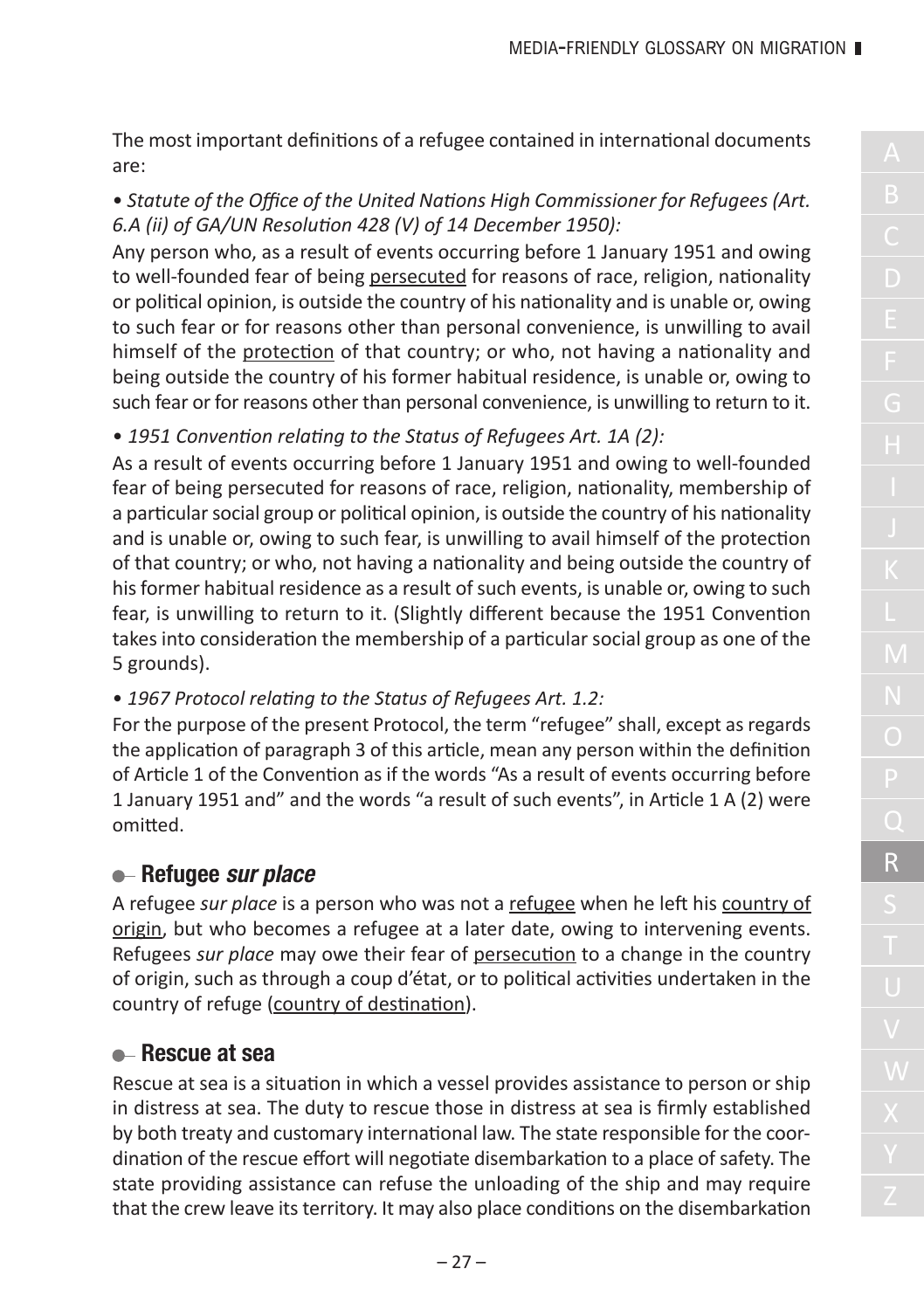that must be met by the flag state, a third state, or an international organisation, such as resettlement, an interview, return, etc.<sup>28</sup>

As well as the law of the sea, states and others undertaking rescue operations must be mindful of their obligations under international human rights and refugee law. In particular, rescued asylum-seekers and refugees must not be returned to a place where their lives or freedoms are at risk, and they must be given an opportunity to seek asylum.

#### **Resilience**

*"The ability of a system, community orsociety exposed to hazardsto resist, absorb, accommodate to and recover from the effects of a hazard in a timely and efficient manner, including through the preservation and restoration of its essential basic structures and functions."*

United Nations International Strategy for Disaster Reduction, 2009

Resilience refers to the ability to "spring back from" or manage change brought by a shock or stresses without compromising long-term prospects. The resilience of a community (or an individual) in respect to potential hazard events is determined by the degree to which the community (or the individual) has the necessary resources and is capable of organizing itself both prior to and during times of need. Resilience can be measured in many ways, such as how quickly or how much a community bounces back after a disaster.

#### **Returnees**

Returnees are former migrants or displaced people that have returned to their homes. In many contexts, returnees face the risk of becoming internally displaced when they are unable to return to their homes and land due to on-going insecurity for example, and/or are unable to find a durable solution.

# **Refugee Status Determination (RSD)**

Refugee status determination consist in legal and administrative procedures undertaken by the United Nations High Commissioner for Refugees and/or states to determine whether an individualshould be recognized as a refugee in accordance with national and international law.

# **Seasonal worker**

*"The term "seasonal worker" refersto a migrant worker whose work by its character is dependent on seasonal conditions and is performed only during part of the year."*

International Convention on the Protection of the Rights of All Migrant Workers and Members of Their Families, 1990, Art. 2

<sup>28.</sup> International Organisation for Migration, International Migration Law.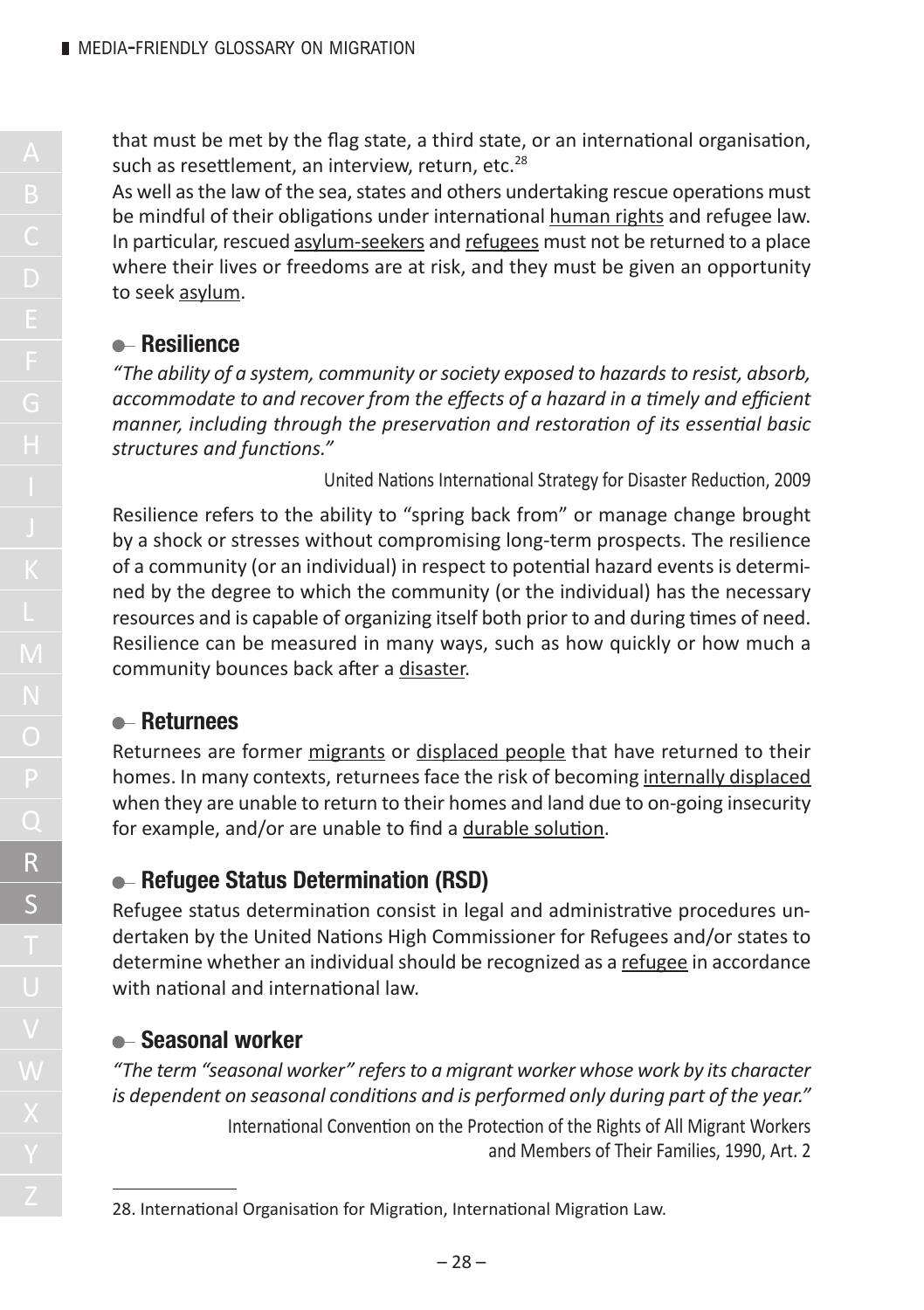The term "seasonal worker" is preferred to termslike "guest worker", which imply a guest/host relationship that is not based on equal labour rights. Migrants often face difficulties finding permanent employment and fill many temporary positions as seasonal workers, facing frequent transitions from one job to the next. Their actual stay is rarely temporary as they frequently move to fill demand in, for example, different agricultural sectors throughout the year.

# **Separated children**

Separated children are those separated from both parents, or from their previous legal or customary primary caregiver, but not necessarily from otherrelatives. These may, therefore, include children accompanied by other adult family members.

# **Smuggled person/migrant**

A "smuggled person" or "smuggled migrant" is a migrant who is enabled, by providing financial or material benefit a third party, to gain irregular entry into a state of which he or she is not a national or a permanent resident.

# **Smuggler (of migrants)**

A smuggler is an intermediary who moves a person with their agreement, in order to transport him/her in an unauthorized manner across an internationally recognized state border<sup>29</sup>. The smuggler is not necessarily a trafficker as he/she does not necessarily have the intention of exploiting the person.

# **Smuggling (of migrants)**

*"The procurement, in order to obtain, directly or indirectly, a financial or other material benefit, of the [irregular] entry of a person into a state party of which the person is not a national or a permanent resident".*

> Art. 3(a), United Nations Protocol Against the Smuggling of Migrants by Land, Sea and Air, supplementing the United Nations Convention against Transnational Organized Crime, 2000

Smuggling, contrary to trafficking, does not require an element of exploitation nor coercion, or violation of human rights.

# **Social justice**

Social justice, as defined by the International Labour Organisation's Declaration on Social Justice for a Fair Globalization, is the outcome of developed and established measures of social protection, measures that are sustainable and adapted to national circumstances, and – significantly – extend socialsecurity to all. Achieving social justice means that full and productive employment and decent work, as well as social protection, are at the centre of economic and social policies.

<sup>29.</sup> International Organisation for Migration, International Migration Law.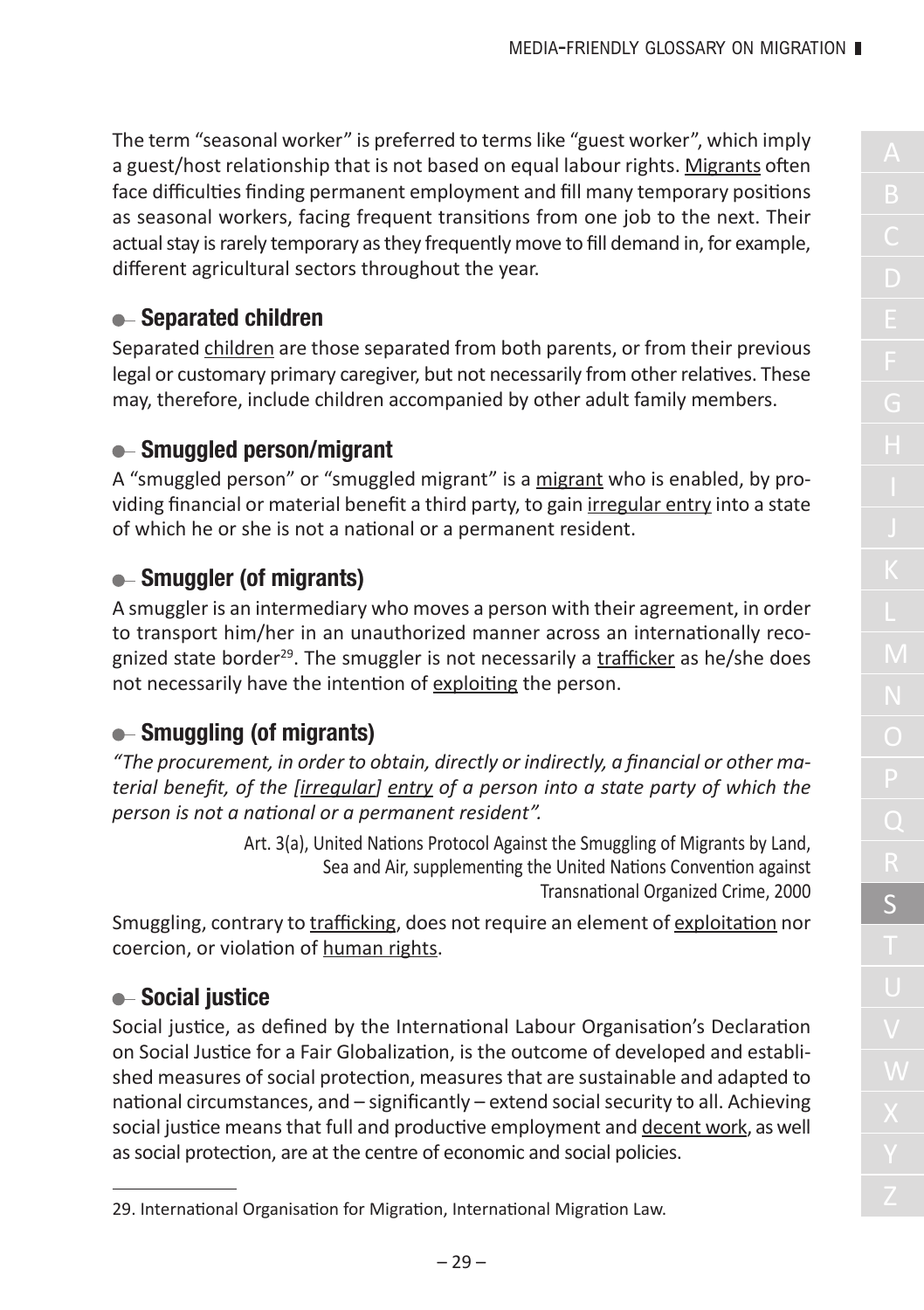#### **Stateless person**

*"The term "stateless person" means a person who is not considered as a national by any state under the operation of its law."*

Convention Relating to the Status of Stateless Persons, 1954, Art.1

There are many scenarios that can lead to a person's statelessness. For example a person can become stateless when a state dissolves and separates into different states, or through decolonisation processes. Other examples include conflicting laws regarding how nationality is granted (nationality through descent versus birth on the territory), or when birth registration does not take place systematically and unregistered children are later unable to prove their nationality<sup>30</sup>.

#### **Subsidiary protection**

Subsidiary protection is, along with refugee status, a form of international protection which is granted in Europe to a third country national or to stateless persons who are in need of an international protection but who do not fulfil all the requirements to be provided with refugee status.

Subsidiary protection is defined in the Article 2(e) of the EU Directive 2004/83 which identifies the person eligible for subsidiary protection as "a third country national or a stateless person who does not qualify as a refugee but in respect of whom substantial grounds have been shown for believing that the person concerned, if returned to his or her country of origin, or in the case of a stateless person, to his or her country of former habitual residence, would face a real risk of suffering serious harm" and "is unable, or, owing to such risk, unwilling to avail himself or herself of the protection of that country".

The content of this serious harm is fully expressed in the Article 15 of the same Directive and consists of:

- (a) Death penalty or execution;
- (b) Torture or inhuman or degrading treatment or punishment of an applicant in the country of origin;
- (c) Serious and individual threat to a civilian's life or person by reason of indiscriminate violence in situations of international or internal armed conflict.

# **Trafficker**

A trafficker is the person who commits the act of trafficking and is therefore involved in the movement of persons for the purpose of exploitation.

#### **Trafficking in persons**

*"The recruitment, transportation, transfer, harbouring or receipt of persons, by means of the threat or use of force or other forms of coercion, of abduction, of*

<sup>30.</sup> United Nations High Commissioner for Refugees.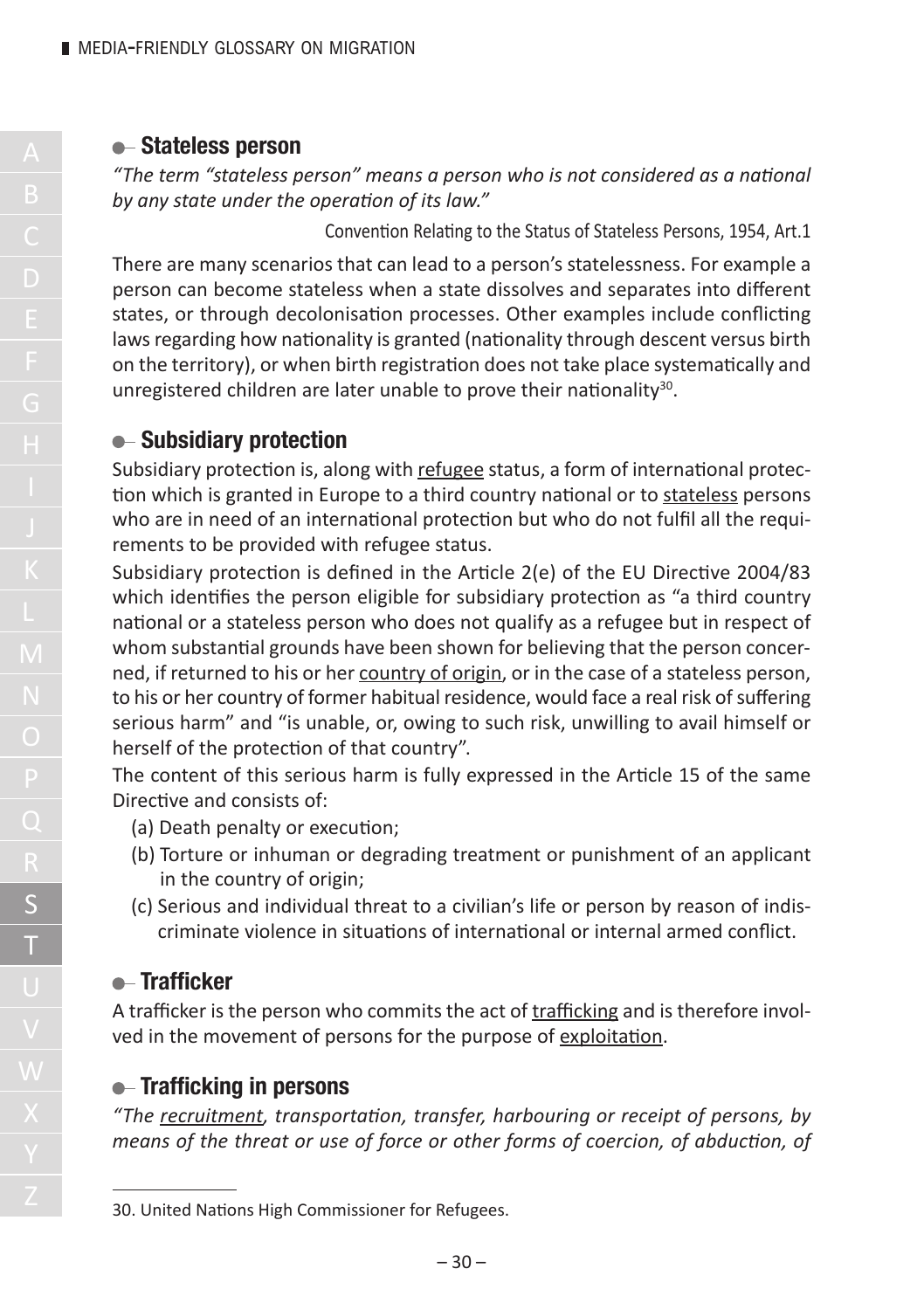*fraud, of deception, of the abuse of power or of a position of vulnerability or of the giving or receiving of payments or benefits to achieve the consent of a person having control over another person, for the purpose of exploitation"*.

> United Nations Protocol to Prevent, Suppress and Punish Trafficking in Persons, Especially Women and Children, Supplementing the UN Convention against Transnational Organized Crime, 2000, Art. 3(a)

Trafficking in persons can take place within the borders of one state or may have a transnational character.

#### **Unaccompanied children**

Unaccompanied children are children who have been separated from both parents and other relatives and are not being cared for by an adult who, by law or custom, is responsible for doing so $31$ .

#### **Undocumented migrant worker**

An undocumented migrant worker is someone who is engaged in employment without authorization or without authorization to do the specific work they are engaged in (i.e. they are allowed to work only in a particular sector, etc.). Authorization to work is often linked to a single employer and dependent on the employer making the application and/ or submitting various documents and a fee. Under these conditions, migrant workers are vulnerable to losing their status or working irregularly in poor conditions, with the promise that the employer will regularize their status or under the false pretence that they have.

#### **Unreturnable**

Unreturnable migrants cannot return or be deported to their countries of origin, for example, due to human rights concerns, lack of possibilities for a safe passage, or problems in acquiring necessary documentation from their country of origin. At the same time, they are not given formal permission to stay in the country of destination or a formal residence status. This leads to protracted and indefinite periods of legal and administrative uncertainty, with restricted access to services and risk of frequent apprehensions and detention, often for long periods. The term "unreturnable" is preferred to "non-removable", as the latter insinuates that an individual has no self-determination and creates the perception of being a physical burden to the country of destination.

#### **Victim of human trafficking**

A victim of human trafficking is any person who is subject to trafficking in persons.

Z 31. United Nations Convention on the Rights of the Child, 1989.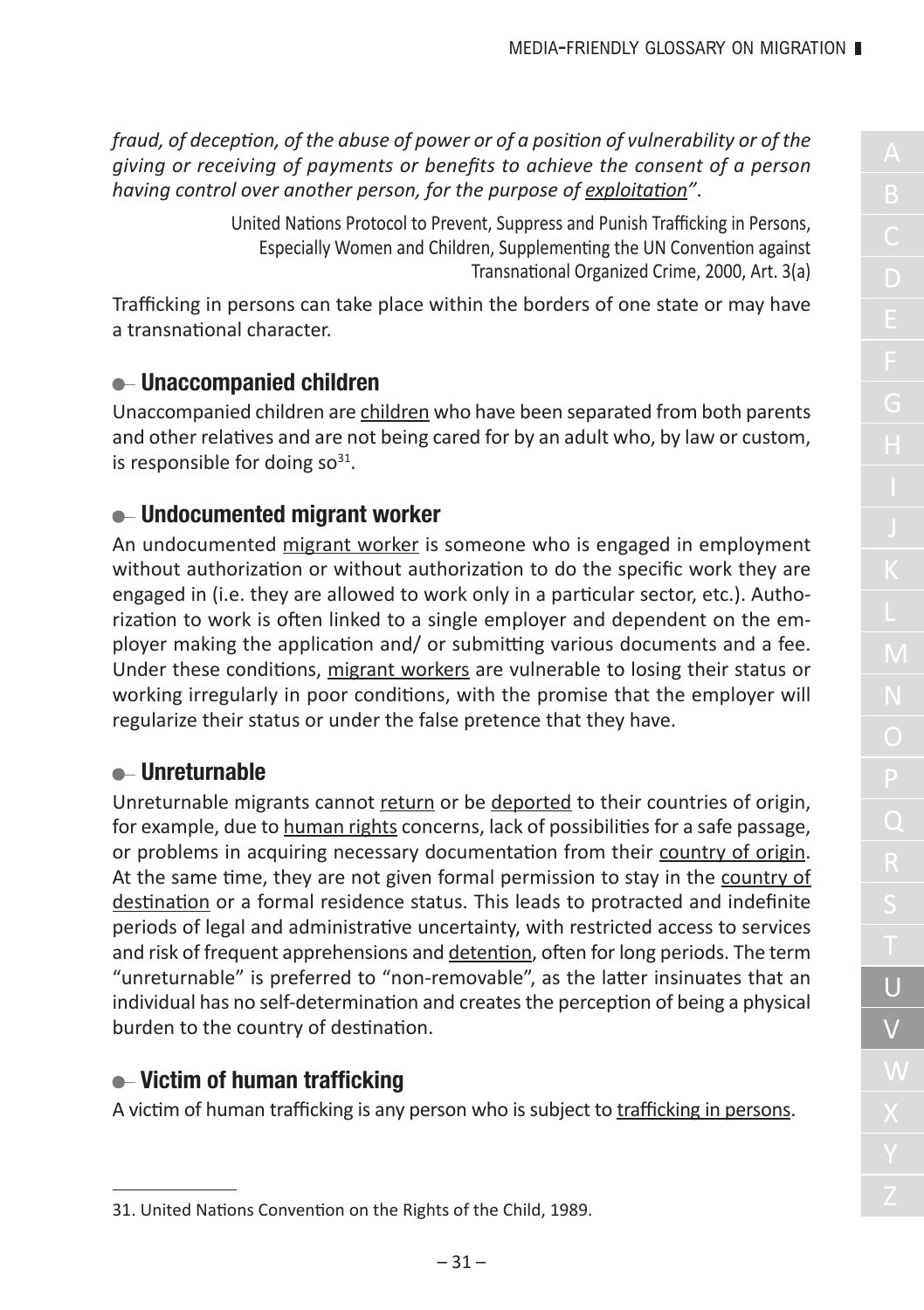#### **Vulnerability**

*"The characteristics and circumstances of a community,system or asset that make it susceptible to the damaging effects of a hazard."*

United Nations International Strategy for Disaster Reduction, 2009

In the context of disaster risk reduction, vulnerability defines whether people or property to suffer damage and loss when exposed to a given hazard. There are many aspects of vulnerability, arising from various physical, social, economic, and environmental factors. Examples of vulnerability include: poor design and construction of buildings, inadequate protection of assets, lack of public information and awareness, limited official recognition of risks and preparedness measures, and disregard for environmental management.

#### **Worst forms of child labour**

*" (a) all forms of slavery or practices similar to slavery, such as the sale and trafficking of children, debt bondage and serfdom and forced or compulsory labour, including forced or compulsory recruitment of children for use in armed conflict;*

*(b) the use, procuring or offering of a child for prostitution, for the production of pornography or for pornographic performances;*

*(c) the use, procuring or offering of a child for illicit activities, in particular for the production and trafficking of drugs as defined in the relevant international treaties;*

*(d) work which, by its nature or the circumstancesin which it is carried out, islikely to harm the health, safety or morals of children."*

> ILO Convention concerning the Prohibition and Immediate Action for the Elimination of the Worst Forms of Child Labour, 1999 (No.182)

# **Xenophobia**

*"Xenophobia consists of highly negative perceptions and practicesthat discriminate against non-citizen groups on the basis of their foreign origin or nationality […] Acts of violence, aggression and brutality towards migrant groups represent extreme and escalated forms of xenophobia."*

> UNDP, Human Development Research Paper 2009/47, Xenophobia, International Migration and Human Development, September 2009

Xenophobia is an ambiguous term. It can be against non-citizens but it can also be based on the perception that a person is an outsider or foreigner. Therefore, it is based on a real or perceived "foreignness".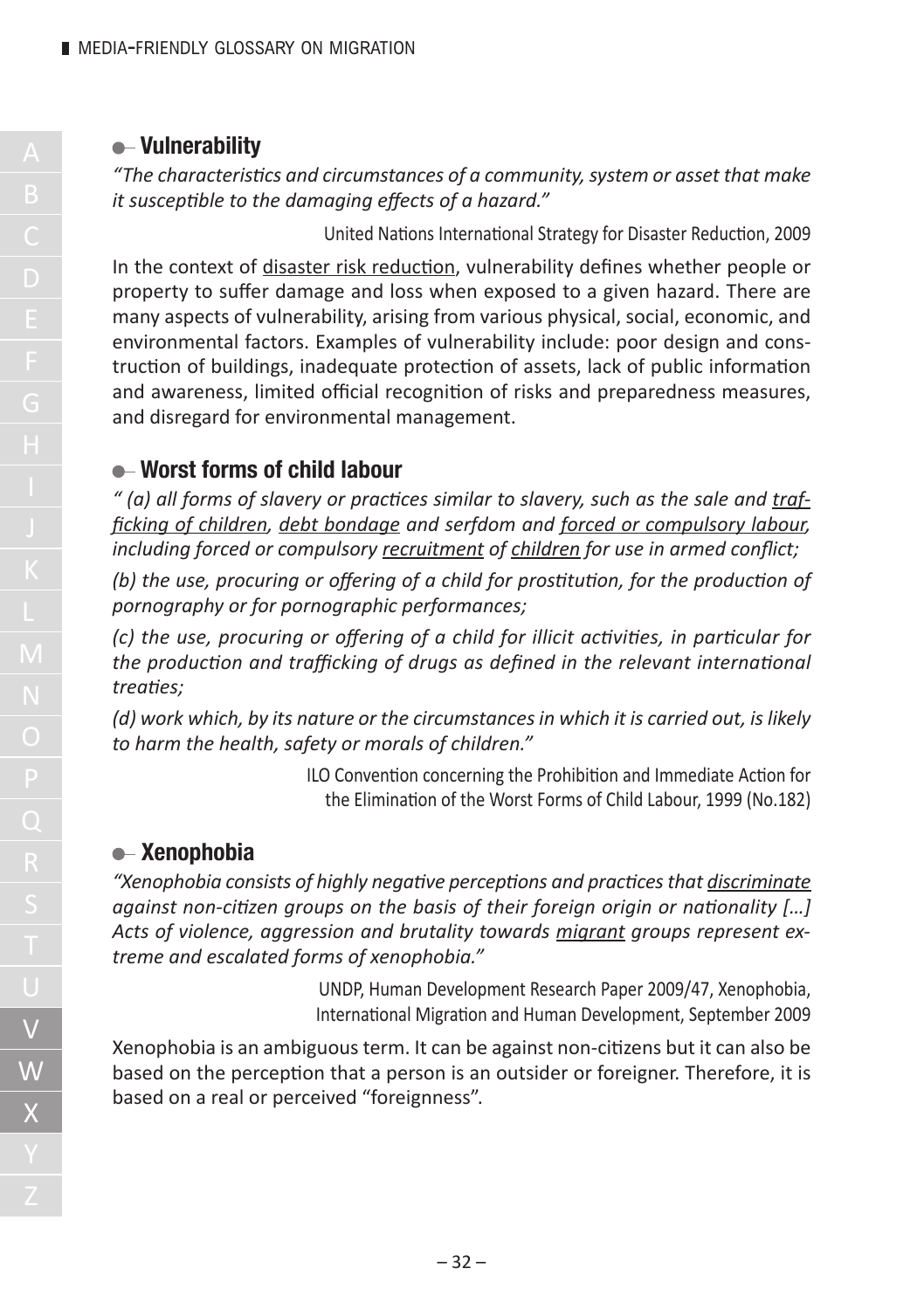# Common Acronyms and Abbreviations

| <b>CERD</b>   | United Nations Committee on the Elimination of Racial<br><b>Discrimination</b>                                   |
|---------------|------------------------------------------------------------------------------------------------------------------|
| <b>CESCR</b>  | Committee on Economic, Social and Cultural Rights                                                                |
| <b>CRC</b>    | United Nations Convention on the Rights of the Child                                                             |
| <b>CRC</b>    | Committee on the Rights of the Child                                                                             |
| <b>DRR</b>    | Disaster risk reduction                                                                                          |
| <b>GCIM</b>   | <b>Global Commission on International Migration</b>                                                              |
| <b>GMG</b>    | <b>Global Migration Group</b>                                                                                    |
| <b>IASC</b>   | <b>Inter-Agency Standing Committee</b>                                                                           |
| <b>ICCPR</b>  | <b>International Covenant on Civil and Political Rights</b>                                                      |
| <b>ICRMW</b>  | International Convention on the Protection of the Rights of all Migrant<br>Workers and Members of their Families |
| <b>IDMC</b>   | <b>Internal Displacement Monitoring Centre</b>                                                                   |
| <b>IDP</b>    | Internally displaced persons                                                                                     |
| <b>IFRC</b>   | <b>International Federation of Red Cross and Red Crescent Societies</b>                                          |
| <b>IOM</b>    | <b>International Organization for Migration</b>                                                                  |
| <b>ILO</b>    | <b>International Labour Organisation</b>                                                                         |
| <b>IPCC</b>   | <b>Intergovernmental Panel on Climate Change</b>                                                                 |
| <b>OHCHR</b>  | Office of the High Commissioner for Human Rights                                                                 |
| <b>PICUM</b>  | Platform for the International Cooperation on Undocumented Migrants                                              |
| <b>TDH</b>    | <b>Terre des Hommes</b>                                                                                          |
| <b>RSD</b>    | Refugee status determination                                                                                     |
| <b>UDHR</b>   | <b>Universal Declaration on Human Rights</b>                                                                     |
| <b>UNDP</b>   | <b>United Nations Development Programme</b>                                                                      |
| <b>UNHCR</b>  | <b>United Nations High Commissioner for Refugees</b>                                                             |
| <b>UNISDR</b> | United Nations International Strategy for Disaster Reduction                                                     |
| <b>UNRWA</b>  | <b>United Nations Relief and Works Agency</b>                                                                    |
| <b>WMO</b>    | <b>World Meteorological Organization</b>                                                                         |